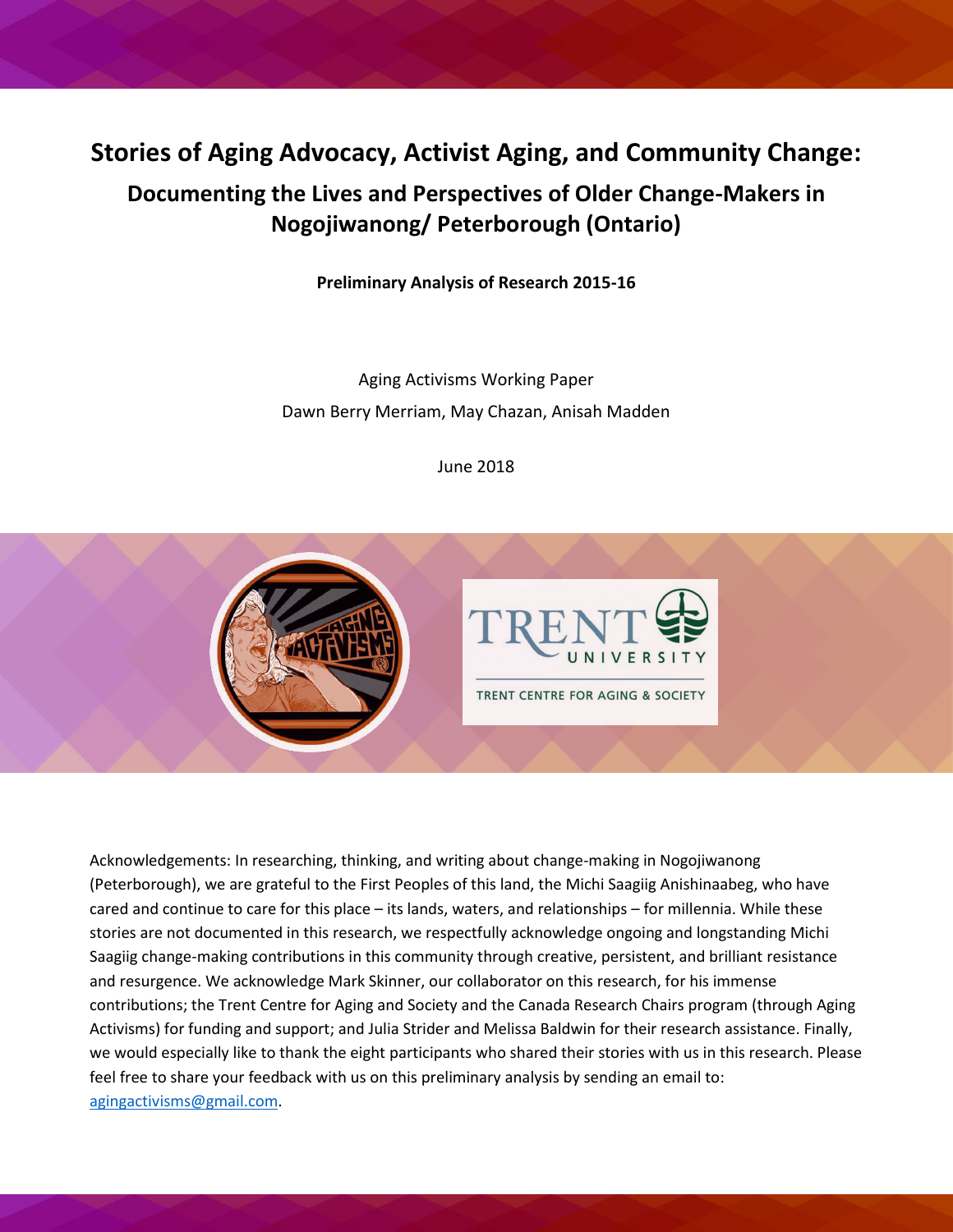# **Table of Contents**

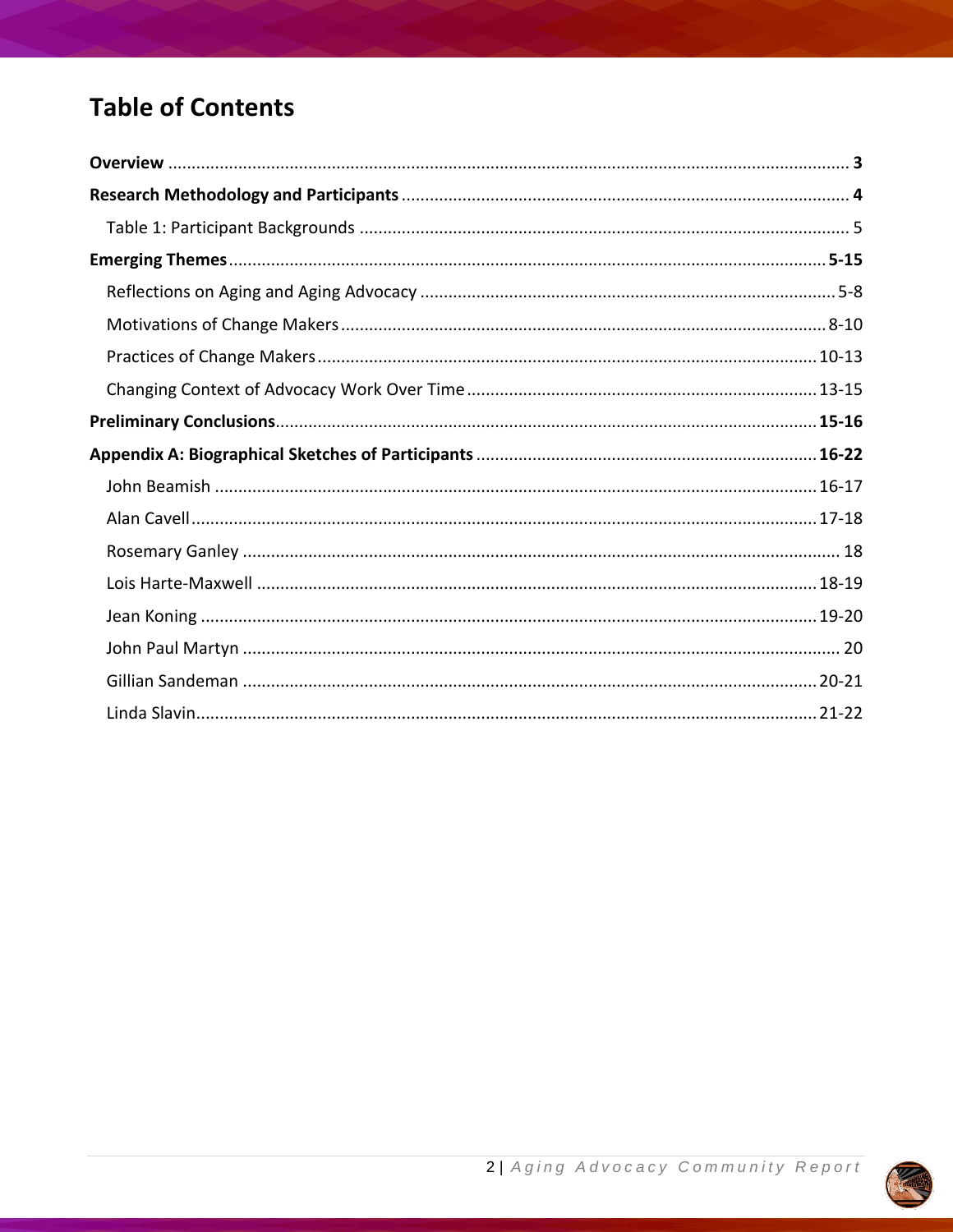# **Stories of Aging Advocacy, Activist Aging, and Community Change**

# **Documenting the Lives and Perspectives of Older Change-Makers in Nogojiwanong/ Peterborough (Ontario)**

#### **Preliminary Analysis of Research 2015-16**

By Dawn Berry Merriam, May Chazan, Anisah Madden June 2018

#### **Overview**

This short report provides a preliminary analysis of research undertaken between 2015 and 2016 to document the advocacy work of older advocates and activists in Nogojiwanong $1$ (Peterborough, Ontario). This research sought to understand advocates' histories with social change work, including what drew them into advocacy in this community and what sustained them over time. It focused specifically on the motivations, practices, relationships, and aging experiences of eight change-makers – five women and three men in their 60s through 90s, all of whom lived in Peterborough at the time of the research. Through interviews, participants reflected on their social change work throughout their lives, including in their later lives. By focusing on older community members, this research sought to identify key issues faced by Peterborough's aging population and also to challenge narratives of decline and political disengagement commonly associated with aging.

Dawn Berry Merriam, May Chazan, and Mark Skinner carried out the interviews for this research, with funding and support from the Trent Centre for Aging and Society (TCAS). In mid-2017, Chazan, Berry Merriam, and Anisah Madden undertook a preliminary analysis of this research, examining emerging themes, possibilities, and tensions within the interview transcripts. This report outlines our preliminary findings. One of the objectives of this report is to offer this analysis back to participants and to invite their feedback.

Although this project started with an intention to understand community-based work on *aging and aging advocacy*, what emerged was a series of stories about relationships, about how change happens in place, about what motivates change-makers over time, and about how sociohistorical context informs advocacy. All eight participants are and have been highly committed to improving lives in the Peterborough/Nogojiwanong community, particularly for groups who are disproportionately socially and economically marginalized. This sense of commitment to improving community through social justice and system change is woven throughout all the interviews.

Interestingly, aging, as a topic of discussion, was less central to our conversations with these change-makers. Among participants who did speak to us about aging advocacy, most connected this to other ongoing issues around which they base their advocacy, including anti-poverty work, accessible housing, mobility advocacy, and so on. Many participants also explained that experiences of aging depend on issues of access and how one is located vis-à-vis broader systems of power – factors such as poverty, access to services, 'race'/ ethnicity, disability, gender, and so on. This suggests that understanding aging (and aging advocacy) in Peterborough might involve the more complex task of thinking about how people are differently affected by broader systems of power in



 $1$  Nogojiwanong is the original name for this land, one part of which was renamed "Peterborough" through colonization. This is the traditional territory of the Michi Saagiig Anishinaabeg.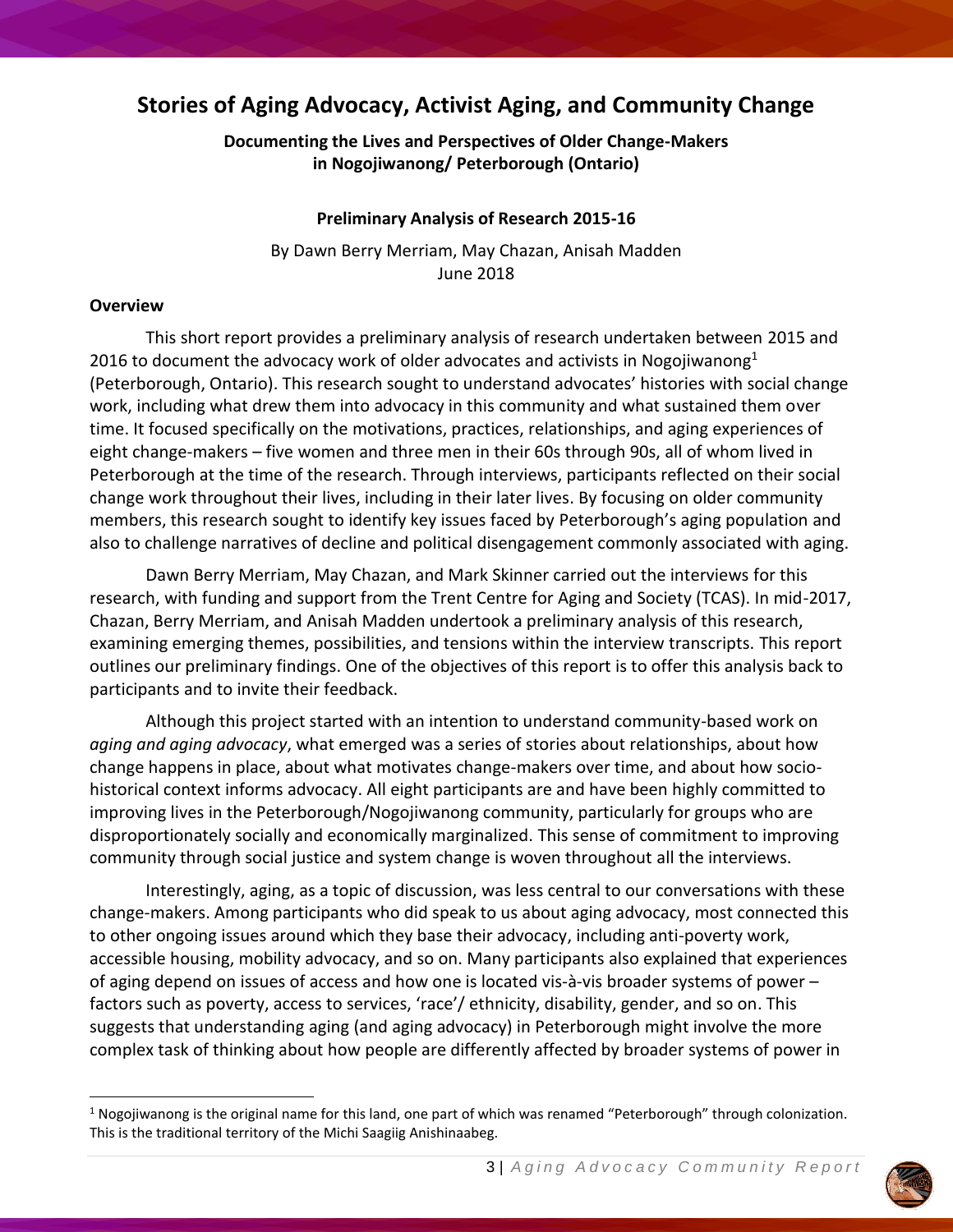society (i.e., how ageism might combine with sexism, racism, or classism to make aging an uneven experience).

#### **Research Methodology and Participants**

This research was a preliminary exploration of some of the lives and works of older advocates and activists in the Peterborough community. Berry Merriam initiated the project, approaching TCAS's then-director, Skinner, with the idea to document a local history of aging advocacy through biographical-style interviews. Recognizing the significant overlap with Aging Activisms (Chazan's research program, see [www.agingactivisms.org\)](http://www.agingactivisms.org/), they invited Chazan to collaborate. In mid-2015, Berry Merriam, with support from Chazan and Skinner, mapped out longstanding community initiatives and advocacy organizations, with emphasis on those that support older people, and identified a preliminary list of potential participants. Participants were selected for a first round of interviews on the basis of having some relationship with Berry Merriam, and as people whom the three researchers knew to be longstanding social change-makers in the community.

Berry Merriam, Chazan, and Skinner then collaboratively interviewed eight advocates from this preliminary list, asking participants to recount their own work for social change in the Peterborough/Nogojiwanong community through semi-formal interviews, each lasting approximately 1.5 hours. These were transcribed by Julia Strider, then a research assistant with TCAS. In mid-2017, Madden, then a research assistant with TCAS and Aging Activisms, undertook a thematic analysis of these transcripts under the supervision of Chazan.

It is important to keep in mind that this preliminary study is limited to what a small number of social changers shared with us about their lives. There are so many additional people who we would have liked to interview as well, and whose contributions to this community are profound. Because this project was funded by a small seed grant from TCAS, it was necessarily small and exploratory in scope. In addition, we recognize that the participants we selected represent a fairly homogenous group of people with similar backgrounds: all are white settlers of Christian cultural background who, in their later lives, were living and working for change on the lands of the Mississauga Anishinaabeg. While they were not all born and raised in this community and they do hold different passions and interests, all have worked for, founded, and sustained a variety of different efforts, initiatives, and organizations in Peterborough/Nogojiwanong. 2

Table 1 on the next page provides an introduction to the eight participants in this project, while a short biography constructed from each interview is also included in Appendix A.



 $2$  While we acknowledge that the analysis we offer emerges from this small, preliminary study, we also point readers to Chazan's ongoing project; "Stories of Resistance, Resurgence, and Resilience in Nogojiwanong/Peterborough." This project documents the activist stories of 12 social changers from this community each year. Between 2016 and 2019, it will generate 48 detailed interviews with accompanying short videos, thereby offering a more comprehensive oral history of activisms in Nogojiwanong. In addition, this ongoing work has the explicit aim of bringing together people of diverse backgrounds, ages, and abilities, conscientiously seeking to record the stories of resistance of those people who are typically least recognized for their work, and moving beyond the historical reliance on the stories of white settlers (see www.agingactivisms.org/events).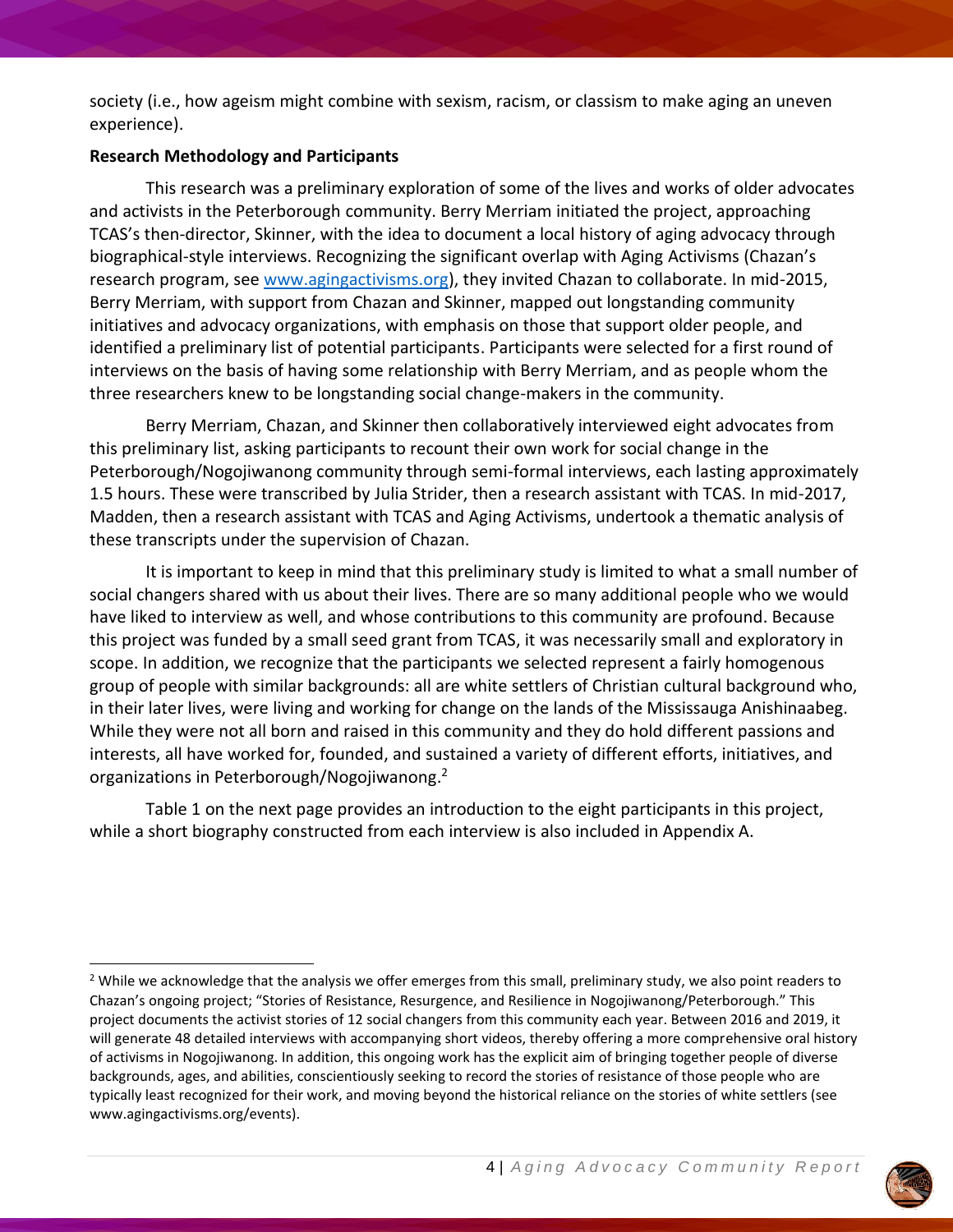*Table 1: Participant Backgrounds*

| <b>Name</b>            | Birth year/Age<br>at interview | <b>Birthplace</b>                | <b>Education</b>                                                                                                                   | Career                                                                                                                          |
|------------------------|--------------------------------|----------------------------------|------------------------------------------------------------------------------------------------------------------------------------|---------------------------------------------------------------------------------------------------------------------------------|
| John Beamish           | b.1955<br>Age 62               | Toronto, ON,<br>Canada           | M.D.                                                                                                                               | Family Medicine; Palliative<br>Care/ Hospice                                                                                    |
| Alan Cavell            | b.1948<br>Age 59               | Owen Sound, ON,<br>Canada        | <b>MSc Extension Education</b>                                                                                                     | Provincial Government; Non-<br><b>Profit Sector</b>                                                                             |
| Rosemary<br>Ganley     | b.1937<br>Age 80               | Kirkland Lake, ON,<br>Canada     | B.A.; Med; Certificate in<br>Theology; Continuing<br>Education                                                                     | <b>Education; Newspaper</b><br>Columnist; Non-Profit Sector                                                                     |
| Jean Koning            | b.1922<br>Age 94               | Walkerville, ON,<br>Canada       | Senior Matriculation, Adult/<br>Continuing Education;<br>Professional Training;<br>Walking with First Peoples                      | Non-Profit Sector; Volunteer;<br>Writer/ Journalist                                                                             |
| John Martyn            | b.1937<br>Age 80               | Peterborough, ON,<br>Canada      | <b>Education</b> ; Teaching<br>certification                                                                                       | <b>Education and community</b><br>development                                                                                   |
| Lois Harte-<br>Maxwell | 1937-2016<br>Age 79            | Peterborough, ON,<br>Canada      | <b>Business School courses;</b><br><b>Community Education</b>                                                                      | Municipal Politics; Non-Profit<br>Sector                                                                                        |
| Gillian<br>Sandeman    | b.1936<br>Age 81               | Isleworth, England,<br><b>UK</b> | B.A.; M.A. and PhD in English<br>Literature                                                                                        | <b>Higher Education; Correctional</b><br>Services; Municipal and<br>Provincial Government; Non-<br>Profit Sector; Self Employed |
| Linda Slavin           | b.1944<br>Age 72               | Vancouver, BC,<br>Canada         | <b>B.A. English and Political</b><br>Science; Teaching Certificates<br>English, Theatre Arts, History,<br><b>Elementary French</b> | Education; Entrepreneur; Non-<br><b>Profit Sector</b>                                                                           |

# **Emerging Themes**

A number of themes emerged from these interviews. What follows is our preliminary attempt to make meaning from the detailed and impressive stories shared with us by drawing out four key themes from the eight interview transcripts: (1) reflections on aging and aging advocacy; (2) motivations of change-makers; (3) practices of change-making; (4) changing contexts of advocacy work.

# *Reflections on Aging and Aging Advocacy*

We open with participants' reflections on aging, aging advocacy, and aging in Peterborough. In our interviews, we asked participants to reflect on aging in three parts: to describe their "aging advocacy" (i.e. their advocacy around aging issues), to tell us about their own experiences of "growing old" in Peterborough, and to consider whether (and for whom) they felt Peterborough was "a good place to grow old." As noted previously, although this was initially the focus of this research, our conversations around aging turned out to be less central to the interviews than we anticipated.

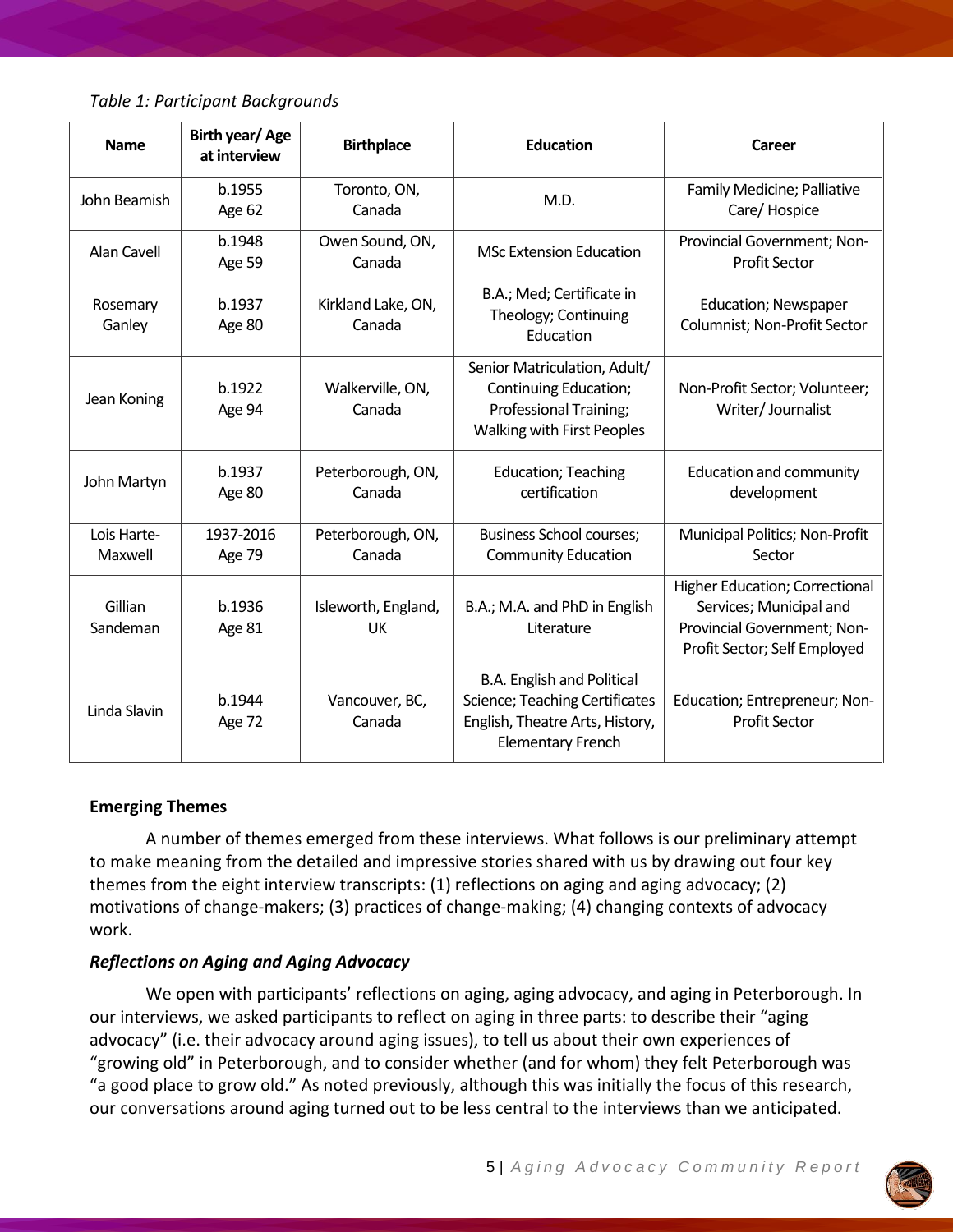Nevertheless, participants' responses – what they said to us but also their silences – offer important insights.

Without being explicitly prompted to talk about aging, participants did not generally identify aging or seniors' needs as central to their advocacy work (with the notable exceptions of Alan Cavell and John Beamish, both of whom have been involved in long-standing work with seniors). This suggests that, for most participants, aging advocacy was not their primary form (or most active area) of social change work. Additionally, in responding to our question about what advocacy work they do around aging and/or what work do they feel is most needed, it became clear that participants did not consider issues facing older people as separate from the work already underway around poverty, gender equality, access to services, disability advocacy, and so on. Most spoke about how the issues that are pressing for older people in Peterborough tend to be embedded in wider social and economic justice issues affecting all ages and life stages. In reflecting on aging in this way, many pointed to the need to address aging-related challenges as part of a comprehensive and integrated strategy to improve overall community well-being (e.g., income security, housing, accessibility), starting with those who are most vulnerable or marginalized.

When asked what they consider – from both their personal experience and their work in community – to be core challenges facing seniors in the community, participants repeatedly cited certain key issues, particularly poverty. Participants also consistently noted the intersections between poverty, health, education, care, and age, which pose multiple barriers to service access - particularly health services - and which collectively underpin many advocacy efforts. Alan Cavell, a long-time advocate of client-centered community care services for seniors through his work for the provincial government and the Victorian Order of Nurses, amongst others, for example, explained:

I think that we need to look at it issues [including aging] more holistically and, you know, when they talk about affordable housing… yes, we need affordable housing but if you gave people a decent income to begin with then they could probably more easily afford adequate housing. If they had adequate incomes then they could have a better diet and you wouldn't see them in the doctor's office getting their needles for diabetes those kind of thing.

Some participants also identified mobility for older people as a key issue that intersected with the greater accessibility needs of other groups in this community (e.g. people with physical disabilities, caregivers with young children), as well as those living in poverty. Lois Harte-Maxwell, a life-long disability rights activist, discussed physical accessibility issues as affecting older people as well as people living with physical disabilities, including for instance the importance of dropped curbs on sidewalks. Jean Koning, who has spent more than five decades "walking with First Peoples" and has indeed played significant roles in organizations and initiatives aimed at decolonization and reconciliation across Ontario and Canada, noted the importance of snow removal on sidewalks for older people's mobility, but also identified this as an issue that most affects those who do not have access to cars, who are mobility challenged for reasons other than age, who live downtown, and who rely on mobility around town to meet their basic needs.

Along with transportation needs, many participants delved into the complexities of affordable housing, care needs, and desires to remain autonomous and live with dignity – all in the context of policy and funding. John Beamish, who has worked as a family doctor since 1982, and has been a dedicated proponent of palliative care through the founding of Hospice Peterborough, as well as the development of health care services for marginalized community members (e.g., those with mental

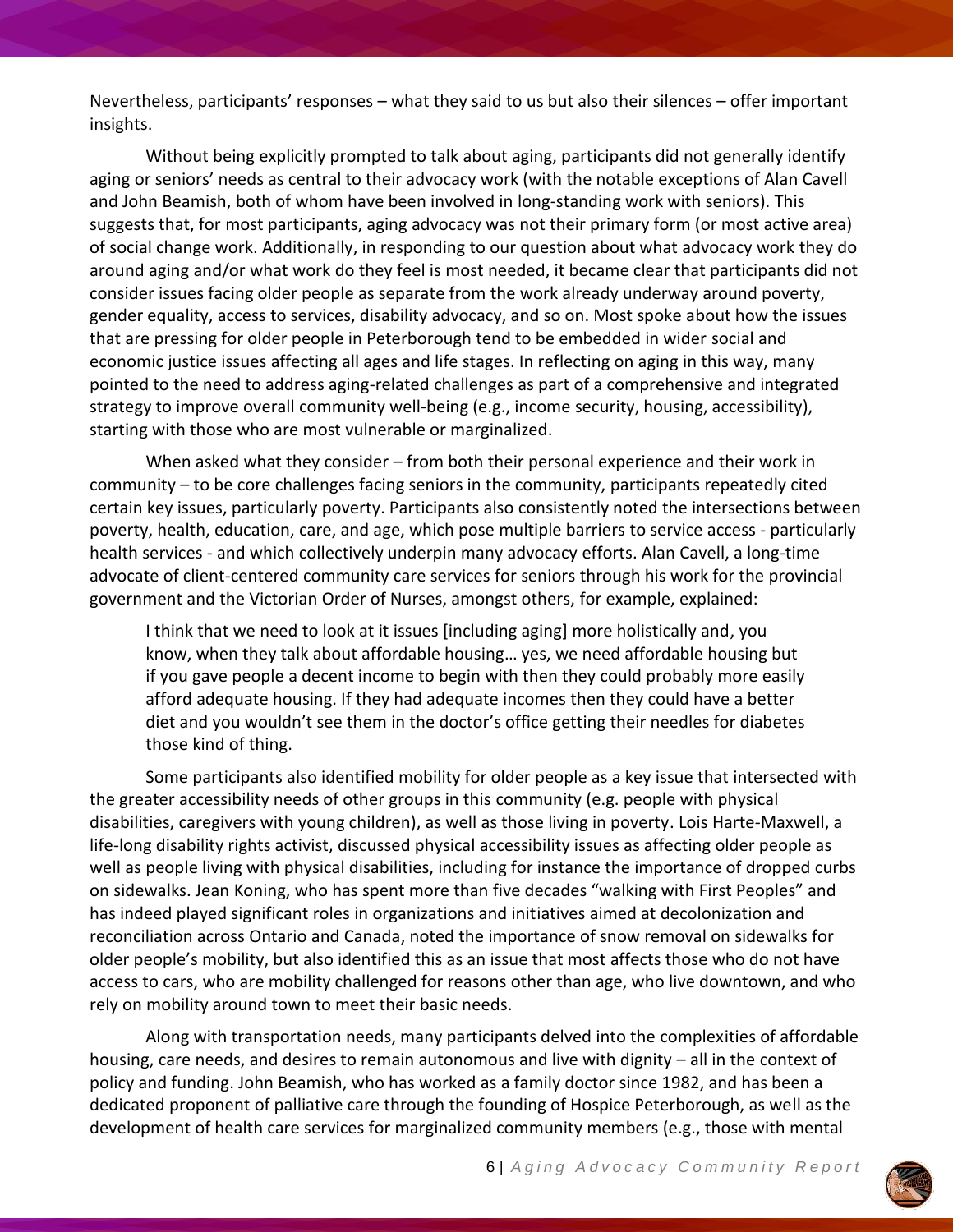illness, or who are homeless). He spoke about these complexities as follows: "It's [housing/care] a big challenge, you need a lot of resource to keep people in their own homes," which is what he claims many older people want to do, despite pressure faced by family caregivers. After years of experience working for and with seniors, advocates like Beamish and Cavell continue to work for small-scale, person-centered, community-based models of care. As Cavell said:

My view is we should do away with long-term care homes and have nothing bigger than about twenty beds. And more neighbourhood-based as well, so that people can stay in their own neighbourhoods and have more a quality of life that's worth living as opposed to living in a warehouse. Because I really feel, having worked in two longterm care [facilities] and supervised another twenty or so that it's, it's just not the way to treat people really. Yeah. It's so sad that we are building more of those.

Yet, Beamish noted the mismatch between government policies that dictate standardized models of care provision on a large scale, and the community efforts to provide comprehensive, integrated, person-centered care for seniors in a local context. Connected to this, other participants discussed the challenges associated with trying to provide community-based care, particularly as the responsibility for care is downloaded onto family members and volunteers, who work without financial compensation. For instance, Gillian Sandeman, who in 1975 was elected as the first woman Member of Provincial Parliament for Peterborough (representing the New Democratic Party), pointed to the lack of recognition of this work in government policies, the pressures family members face in caring for their aging relatives, and the need for financial support to enable this work:

Biggest challenge? I think it's to get policy makers to understand the breadth of the challenge. For instance, for more fragile people there is generally a family, or very often a family caregiver involved. And caregivers are more and more expected to take up the slack. And often, as we old folks live longer, our children may well be retired as well and in their late 60's, early 70's looking after mom who is 90 and is exhausted. I think we have to understand that if we want to maintain people in their homes and if their support network is also getting fragile, there has to be a lot more attention paid to caregivers and an understanding that there are some financial needs […] I think there is some tax relief, but there needs to be more…

In reflecting on their own hopes for the future, and for growing old in this community, many participants communicated their desires for autonomy, connection, belonging, and dignity throughout later life. Some expressed their personal frustrations with a system that continues to institutionalize older community members according to a top-down, standardized model. Some noted the need to provide opportunities for people to "age in place," be it in rural or urban communities. Many also noted their relative societal privilege – education level, skills with advocacy, class, whiteness, level of social support, and so on – which allowed them, in many cases, to circumvent some of the challenges they faced around the provision of care for themselves and their loved-ones.

Indeed, when explicitly asked for whom they thought Peterborough was a good place to grow old(er) and for whom it was not such a good place, participants raised inequalities associated with socio-economic status (class), ability, ethnicity ("race"), and gender. Linda Slavin, who has been a driving force behind many community organizations, including GreenUP Peterborough, the Community Opportunity and Innovation Network (COIN), and the Kawartha World Issues Centre (KWIC), noted that Peterborough is a good place for those who are familiar with available services

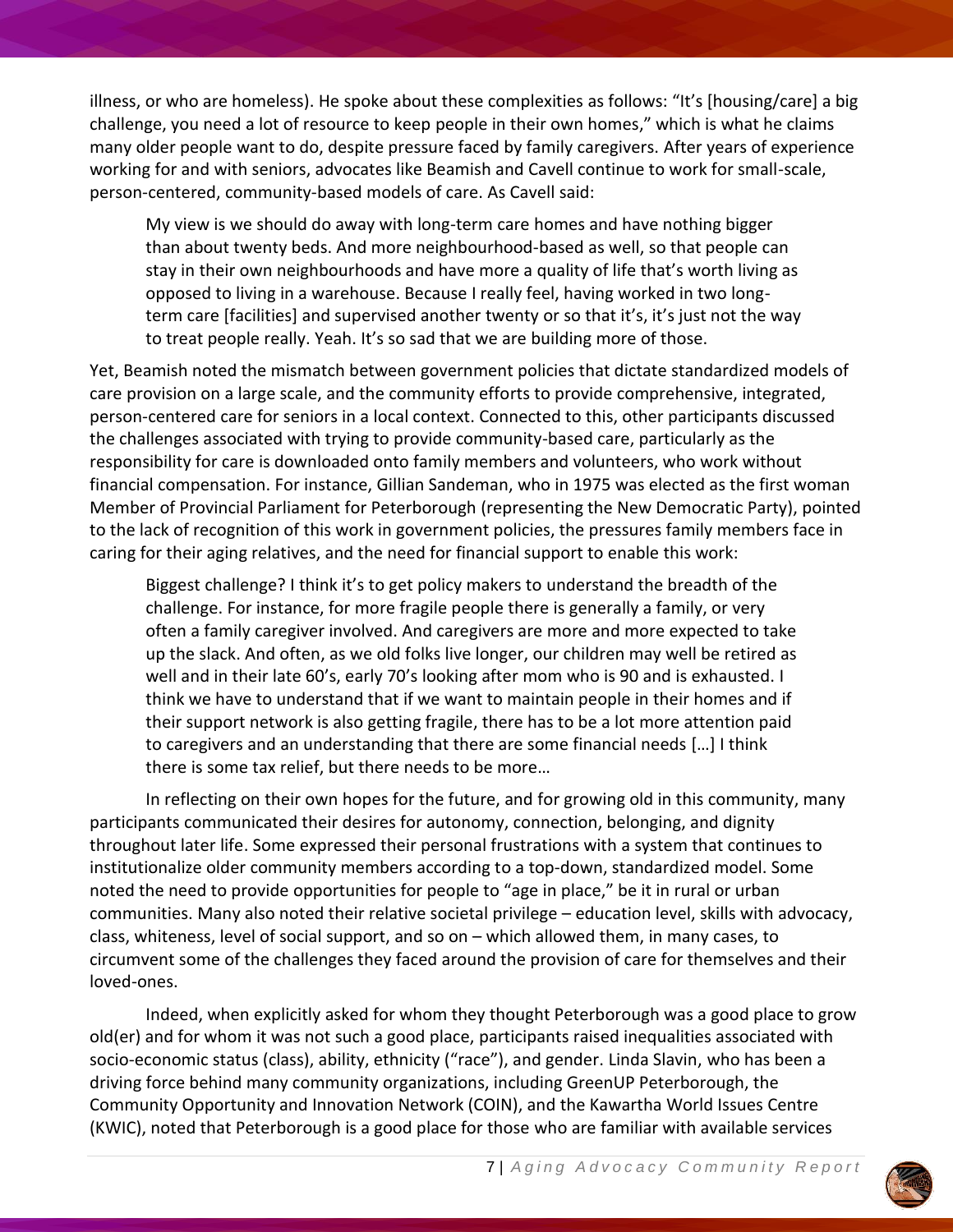and how to access them if needed, but not so good for others, saying that Peterborough is only a good place to age "if you know the system." Several others said that Peterborough is a good place to grow old if you have money, if you have support, if you are able-bodied. A few said it was a better place to grow old for people who are white, for people who are settlers/ non-Indigenous, for people with Canadian citizenship. When specifically asked about how racialization impacts community members' aging experiences, all participants acknowledged ongoing structural and systemic discrimination at play within the community.

Finally, in reflecting on their own hopes for the future, participants widely expressed a desire for deeper and more widespread relationship-building across generations. As advocates, many felt this deeply important not just in the context of relationships across generations in their families, but in relationships across generations that will sustain and renew community initiatives and movements. They take inspiration from activist youth leaders; they also hope to be able to share their experiences and institutional memory of change-making with future generations. They emphasized the need for the next generation to be involved in addressing social justice issues and spoke of their own willingness to provide mentorship to and learn from younger advocates. This finding disrupts and challenges common perceptions of aging as a time of decline or political disengagement: on the contrary, these older community members are informed, active, and bring with them a wealth of knowledge and experience working for change in their communities.

Thus, although aging and aging advocacy were not as central to our interviews as we had anticipated, participants' responses (and silences) to our aging-related questions offered several important insights. Many suggested that aging, as they understood it, was not a stand-alone issue; rather, they understood people's uneven and differentiated experiences of aging as connected to and embedded in other forms of marginalization and privilege. Each participant thus emphasized the need for systemic *and* person-centred approaches to addressing the challenges associated not only with aging, but also with how aging combines with other ongoing social and economic injustices.

#### *Motivations of Change-Makers*

Beyond these findings related specifically to aging, in much greater detail our interviews revealed the motivations and practices of this exceptional group of change-makers: that is, why these advocates and activists became involves in social change work, how they went about their work, how they sustained their enormous contributions over many decades of their lives, and the dynamic personal and socio-historical contexts in which they worked. In the remainder of this report, we will offer only a glimpse of the detailed and impressive stories shared with us. We begin here with participants' reflections on *why* they became and stayed involved in advocacy work – their underpinning motivations.

When asked to reflect on what drives them in their advocacy work, most participants discussed their feelings and values, as well as their connections to particular places and people. Each participant, in some form, expressed being motivated by feelings of outrage, anger, belonging, caring, empathy, and love, as well as a sense of moral responsibility to listen, help, support, and advocate for and with those in less privileged situations than themselves. Several participants explicitly discussed the relative privilege of their own social positions as a key driver of action for them. In these discussions, some noted the challenges involved in working across difference (differences in power and privilege, often related to gender, class, ability, and so on). These participants were critically aware of the potential for their advocacy to reinforce existing power dynamics. A few also articulated their desire to engage in advocacy work that draws not on a charity model, but instead on a solidarity

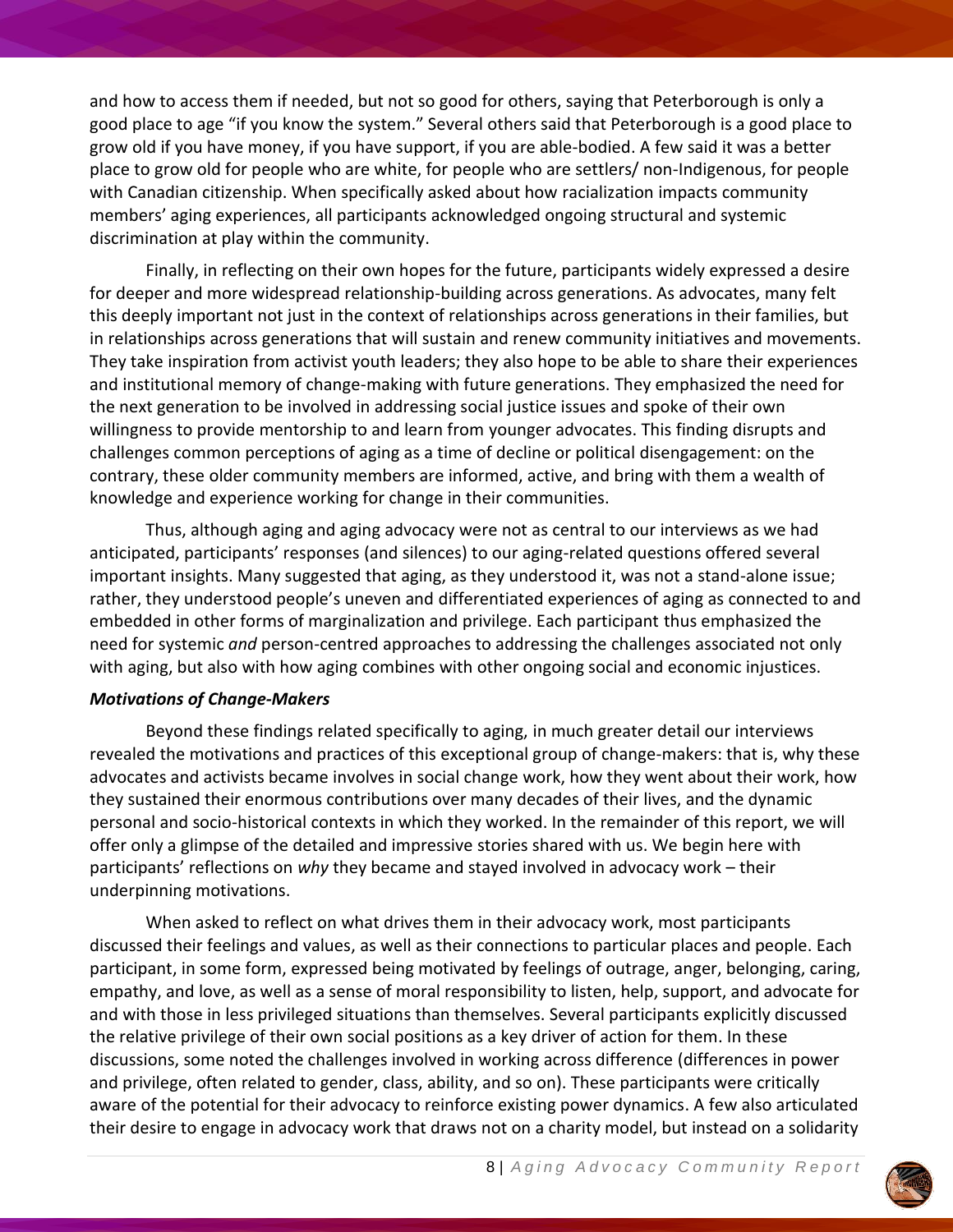model of relationship-building and accountability. In other words, they sought to enter advocacy relationships not based on "helping the needy," but rather in ways that mobilize their own privileged positions to confront and challenge structural injustices, alongside and in partnership with those who are more impacted by such injustices.

When looking back at their lives, several participants identified early life experiences as strongly influencing the underpinning values they bring to their work. Some described being raised by parents who themselves engaged in community-based advocacy work, and thus that they were exposed to social justice issues at an early age. Others described the values their parents held, or being raised in a community in which they witnessed inequality, as the early motivations for their lifelong advocacy work. Rosemary Ganley, for instance, who is best known in the Peterborough community for her work as an educator, her involvement with Jamaica Self-Help, and her writing for the Peterborough Examiner and the New Catholic Times, reflected on living in a mining town and on her father's commitment, as a lawyer, to representing miners from poorer families free of charge. She also reflected on her father's advocacy for women's education:

My parents were egalitarian. Two sons and two daughters. My father – this was in the 40's and 50's – believed in education for everybody and Kirkland Lake was a poor mining town and it was multicultural …. My father was a lawyer who served those folks and didn't send out bills. So, [in] the earliest stages I learned about inequality. I remember him on the phone one day; he was talking to the head of nursing at the Saint Michael's Hospital in Toronto, and she had turned down a Kirkland Lake girl because the girl was illegitimate. This was a nun refusing a nursing student. And my father was saying, and he is a Roman Catholic, "now Sister this is not right you cannot do this, you just can't do this." So we talked her out of it…but it was just an early example.

In another interview, Koning likewise reflected on her early life, attributing her values to experiencing inequalities within the community in which she grew up. Her words reflect the emotions evoked from her from an early age when she witnessed injustice or classism.

There was a real class distinction in Stratford at that time…I can remember that I used to get really angry. Now they call it bullying, I never thought of it at that time, but there would be kids who were well off who could be very nasty to kids whose parents, maybe with the father gone or there wasn't much money or anything. And I used to get really mad about that and I would stand up for those kids if I felt they were being hurt in some way.

Another early influence came through "the church" and/or certain social justice teachings associated with Christianity, which a number of participants (but not all) expressed as central to shaping their values and their commitment to advocacy. Some continued to identify as church members or goers in their later life (as part of Anglican, Catholic, United or other sects of Christianity), while others no longer did. Koning, for instance, reflected frequently on her faith and on the role of the Anglican Church in her activism. For Koning, these underpinned her work and sustained her in significant ways:

The only thing that keeps me going a lot of the time is simply hope. Just, I have to hope. I have to believe and my Christian faith in the Anglican tradition allows me to have faith that as human beings we are always capable of being good…. I have always

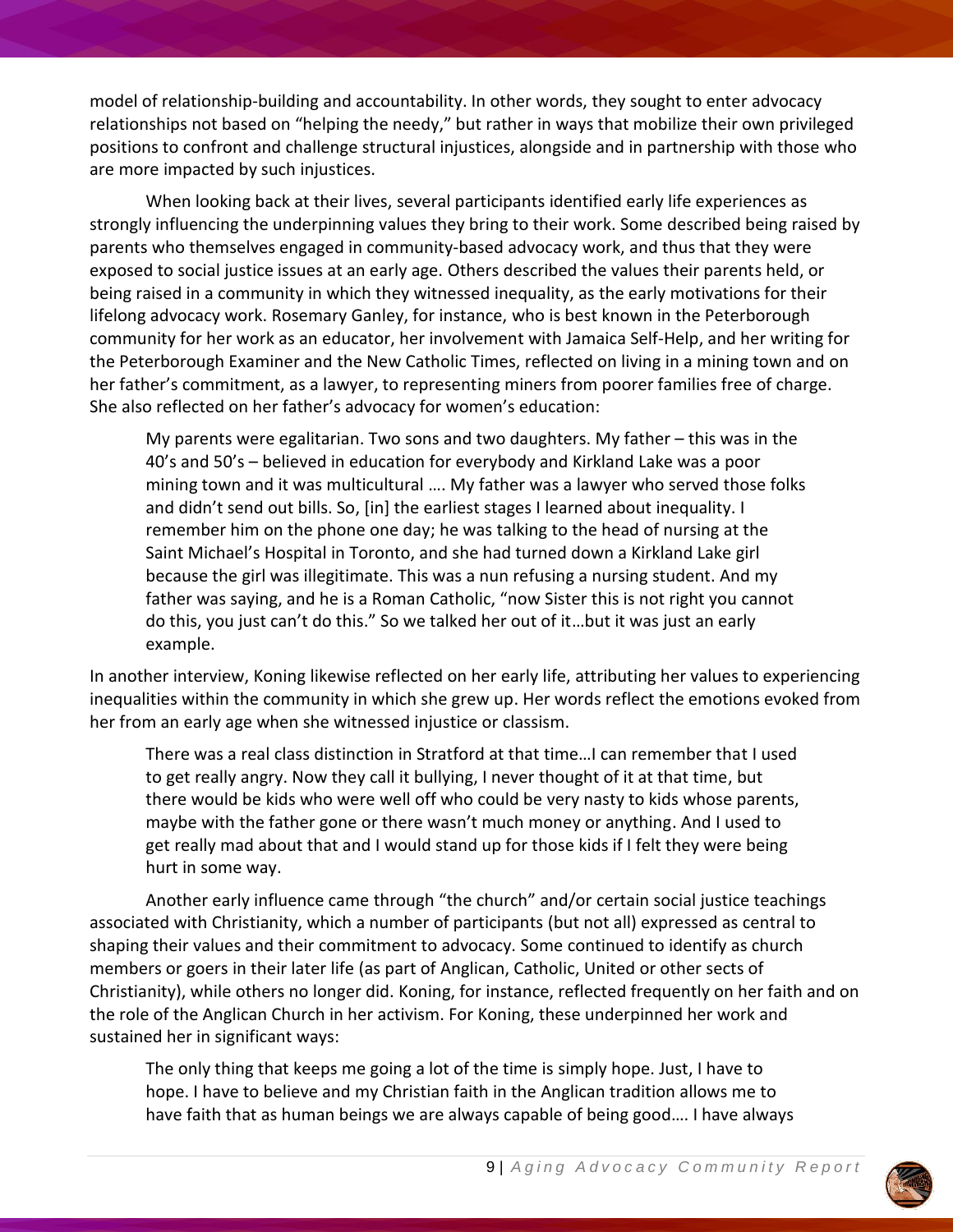been associated with the church… Through my church I have been involved in things like poverty, family, violence, concern for peoples generally... especially the poor, marginalized, the people that I can see I suppose don't have a voice…

John Martyn, on the other hand, who has been central to the development of affordable housing and housing for survivors of domestic violence in Peterborough, through the organizations Kairos Non-Profit Housing of Peterborough and Home Grown Homes, explained that the teachings of the Catholic Church were formative to his values and work, although he no longer aligned with the Church's practices as an institution:

By the way that's another part of my education is the whole social justice teachings of the Catholic Church. There are a lot of things about the Catholic Church that I don't like, but the social [justice] teachings of the church are really quite remarkable over many, many years, and they have provided the intellectual foundation for a lot of my work…. The Canadian bishops, for example, produced annually just the most amazing documents on social justice. I have a collection of them and time-to-time I have a look at them and they are just as relevant today as they were 20 years ago. So that's a significant contribution to me and to the whole social justice framework. And as a matter of fact, a lot of the people that I have met in the work that I have done, not just locally, have also been influenced by those teachings even though they wouldn't at all consider themselves Catholics….

In sum, participants described a variety of motivations behind their work for social change, including early family, social, and religious influences, which shaped their awareness and understandings of justice issues. Some emphasized the ways in which their personal and community values brought together their critical thinking skills with a range of feelings that included frustration and anger at injustice, as well as empathy and hope for change. Some also expressed a recognition of their own relatively privileged social locations, which afforded them greater capacity to engage in practical action for change. This awareness galvanized them to work for change within existing social systems, as well as to confront oppressive power structures, through a variety of practices, which we outline in the following section.

#### *Practices of Change-Making*

This research offered insights not only into *why* participants engage in advocacy, but also into *how* they go about this work. In discussing change-making in the context of Peterborough, many participants noted certain sites or institutions that were especially generative in terms of seeding social change initiatives, educating advocates, or shifting attitudes. Some examples of these sites included churches, City Council, Trent University, Fleming College, certain key non-profit organizations or community initiatives (e.g., the Kawartha World Issues Centre (KWIC), Council for Persons with Disabilities, Kawartha Participation Projects, Kairos, Jamaica Self-Help, Hospice Peterborough, the Kawartha Truth and Reconciliation Support Group, the Kawartha Sexual Assault Centre, GreenUP, and others), and certain arts events and organizations. In reflecting on how they went about their work, many participants highlighted these sites as spaces where they worked to confront historical legacies of injustice and dominant norms.

When we asked participants explicitly about their practices – to tell us how they go and have gone about their work for change – we heard about diverse, overlapping tactics: from quiet relationship-building to organizing rallies and protests, from working in formal politics to starting up

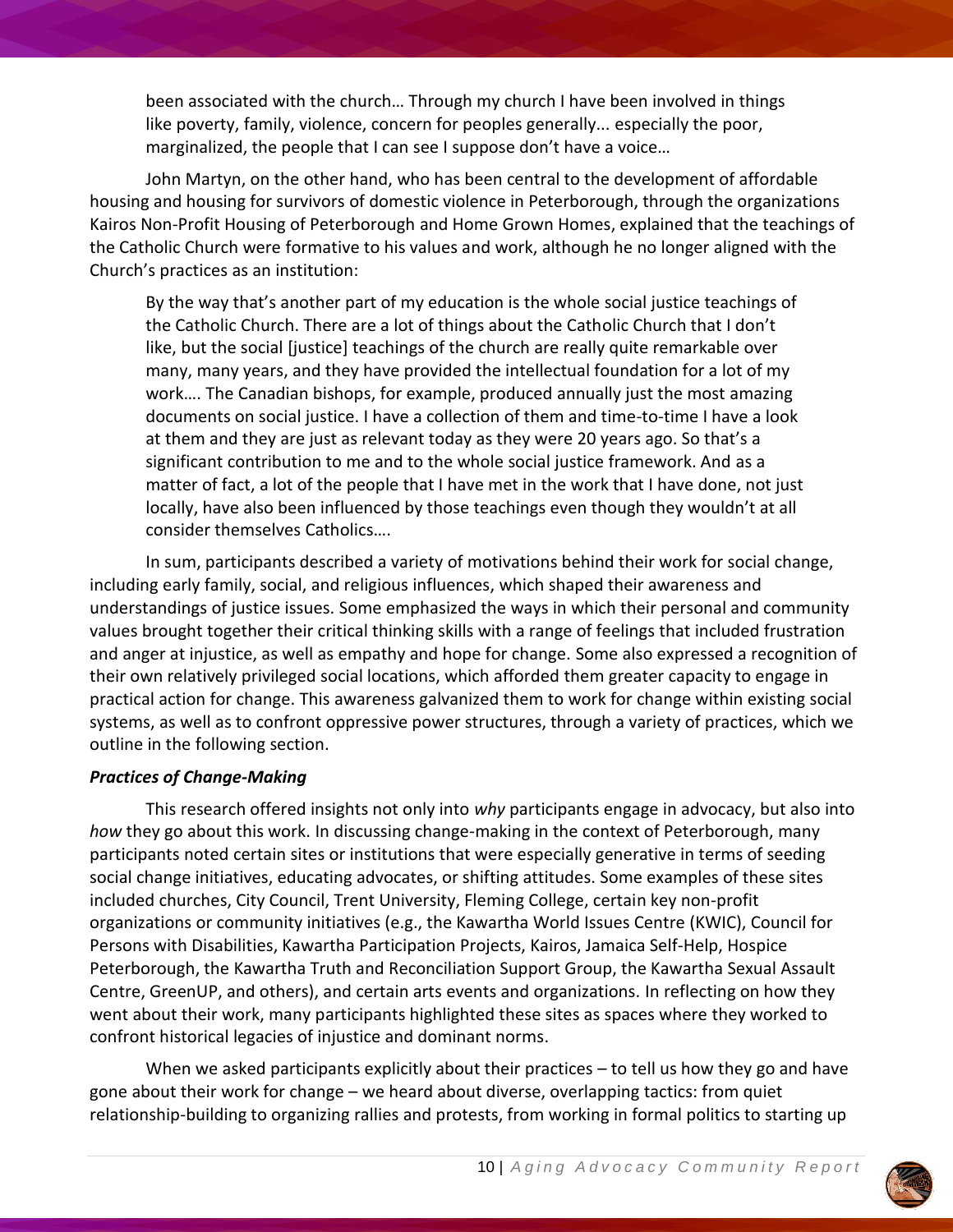non-profit organizations, and from educating others to volunteering with community groups. These advocates were skilled at policy work, fundraising, committee and board work, on-the-ground volunteer work, and protest or resistance. Yet, they also spoke extensively about the quieter, "off stage," or "behind the scenes" ways of acting for change, such as knowledge-sharing in informal settings, relationship-building, parenting, research, and education. Moreover, these practices of change-making were evidently connected to one another. That is, formal change-making work (such as starting up or sustaining an organization) often depended on the quieter relationship-building work, while this quieter off-stage work was seeded or strengthened by formal initiatives.

In reviewing these conversations in detail, it was evident that participants indeed emphasized the centrality of relationships in their reflections on change-making and on how change happens. Slavin, for instance, discussed the critical role of relationships and relationship-building in community development. In her words: "If you want to see change, hold a potluck!" She elaborated, saying:

For several years I would do a potluck when I was at KWIC. We would have every NGO in town come in and just do some analysis of the year and, you know, some interorganizational planning. And that was really helpful because, you know, it was small enough groups, there would still be 40 people but we could do it right. I think, I always said: "in Toronto you watch and in Peterborough you do." You know, you don't watch a lot of theatre here - you do it! You get involved in the Theatre Guild and you do it. You don't watch for some sort of a concert on human rights, you know the musicians and you get them lined up and you organize the drinks outside. I mean everybody is involved, I just think that's the difference. Yeah, an amazing arts community that fits into all of this informally…

Slavin often reflected on the important role that inter-sectoral discussions have on creating change – and also the role that community advocates play as match-makers, bringing different sides together to start to talk. Slavin's words reflect the possibility for change-making across organizations, issues, and movements that comes from organizing within a relatively small urban centre. Indeed, here she drew attention to the often hidden role of relationships in the development of Peterborough's nonprofit sector. In reflecting on how change has happened in Peterborough since the 1980s, Slavin highlighted the power of bringing people together to share ideas and to generate energy to work toward a common vision. In the context of the inception and development of the KWIC, she said:

[It was KWIC] where things first started to come together. And I think it was obvious pretty fast that there are some really old entrenched ways of doing things and volunteers were carefully guarded… I was like – 'open the doors!' And we just started sharing, you know; it seemed that there was virtually nothing we couldn't try. We even bought a house at one point, we owned a little house… Out of that house came the [organization] GreenUP, came tons of projects… Ecology Garden was out of our house. It started out of our house, so we found some money for that. So you just find little bits and you hire somebody. … Ecology Garden had four or five staff in one room, right, we would have a couple of other people on a project here, the kitchen was the meeting room, and offices and the library downstairs. And again, three or four people in an office – it was quite wild. So it was just a generating ground for lots of good things.

Slavin's reflection on relationships and collaboration included the following comment on the importance of intergenerational leadership:

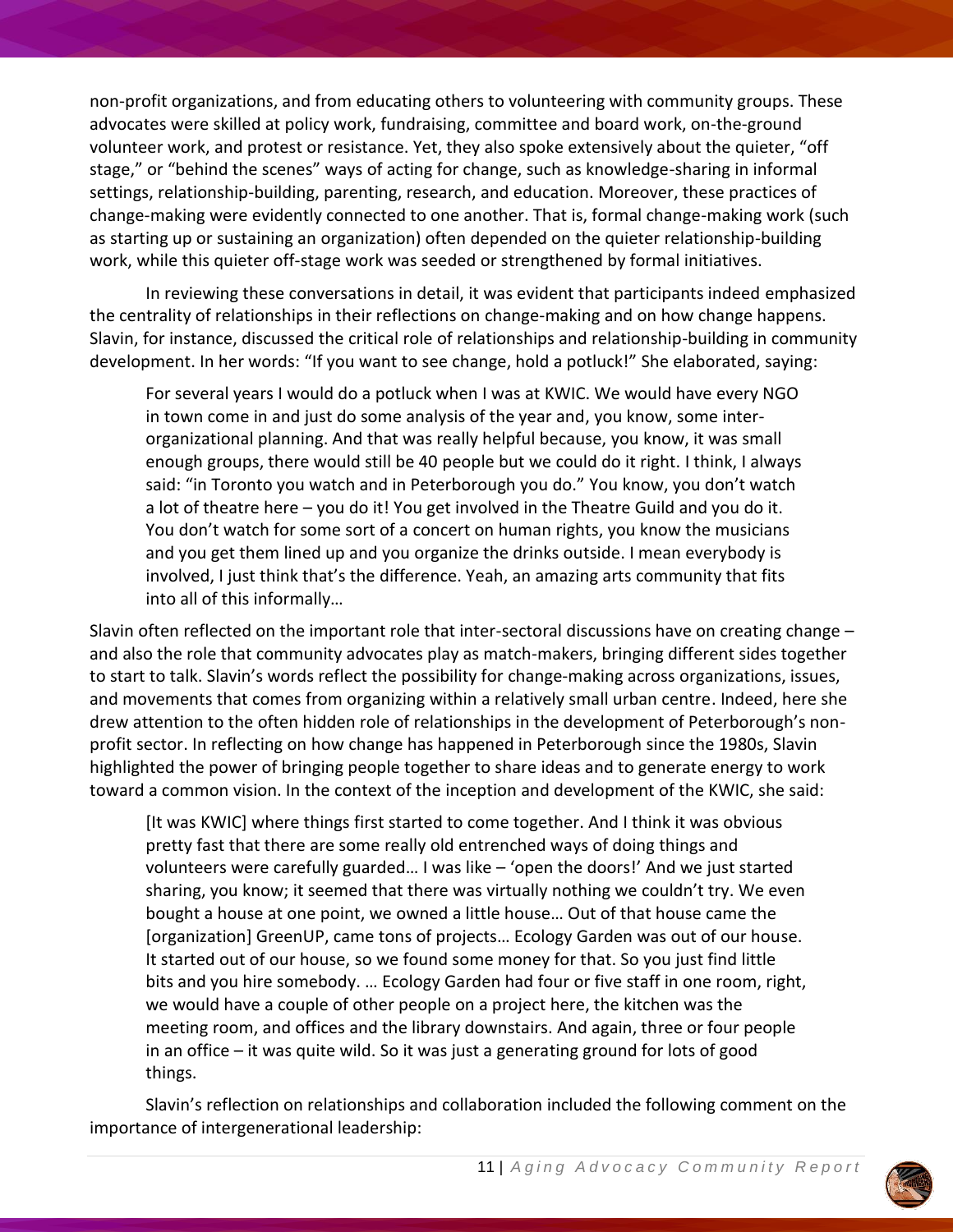I loved the leadership that came up in Peterborough [during the Occupy Movement]. And also with the indigenous parallel [Idle no More] and the way leadership was handled there because… that's kind of been how I wanted to operate… You make sure you have always got young people involved, you have always got, you know, a mix of ages, and stages, and education and not just an exclusive class. You try to mix groups as much as you can and… That's what I would call leadership because those groups can do it together more effectively than any single individual.

Similarly, Beamish emphasized the importance of collaboration in how change-making happens. Beamish, like Slavin and many others in this research, viewed himself as a connector and believed that some of his main contributions involved bringing groups of people together around certain issues. He said:

I think it always has to be collaborative. The challenge is to always find your partners. And I, particularly in this community, […] having grown up here you know a lot of people so it's sometimes easier to open doors – that's been an advantage. Being a physician makes it a little easier to open doors – people will take my phone calls – but any project you are going to do you have to do it as a group. If you go off on your own you are going to wreck your project on the rocky shores.

Martyn too reflected on his role as a connector in Peterborough's advocacy community. Like Slavin and Beamish, he understood the privilege and position he held and mobilized this to create the relationships required to make change. In his words: **"**I much prefer to work more quietly [in the background] and that's where I said earlier that any major contribution going forward now [will be from] the links and the contacts. So I can make a few phone calls and pull a group together..."

Related to relationship-building, several participants discussed the importance of listening and being guided by those most impacted by marginalization or injustice. Cavell noted the importance of involving people in identifying their own needs when working in community development: "My idea is you have to involve people in identifying the needs and setting directions." Koning, furthermore, stressed the importance of listening as a social change strategy in her work with First Peoples:

I have learned that it's more important to listen than to talk. … People need to be heard, they just need somebody to listen. That in itself is an opportunity for healing to take place. Just to be present. This is a term that we have come to use in the church, in our church language 'to be present, just simply to be there not to say anything or do anything but just to be present.' And that's been the greatest learning of my life, always. How do I listen? How do I listen effectively?

… When you listen it's not good enough just to stop talking for a moment and then, if there is silence, to move on. You have to let the silence happen and the silence has to happen sometimes for quite a long uncomfortable time. We are not comfortable with silence. We think we have to chit chat about the weather or something – fill it in. To be able to sit there and just be face to face with somebody and not say anything and allow them not to say anything is still a way of communicating. And so, I have learned that over the years.

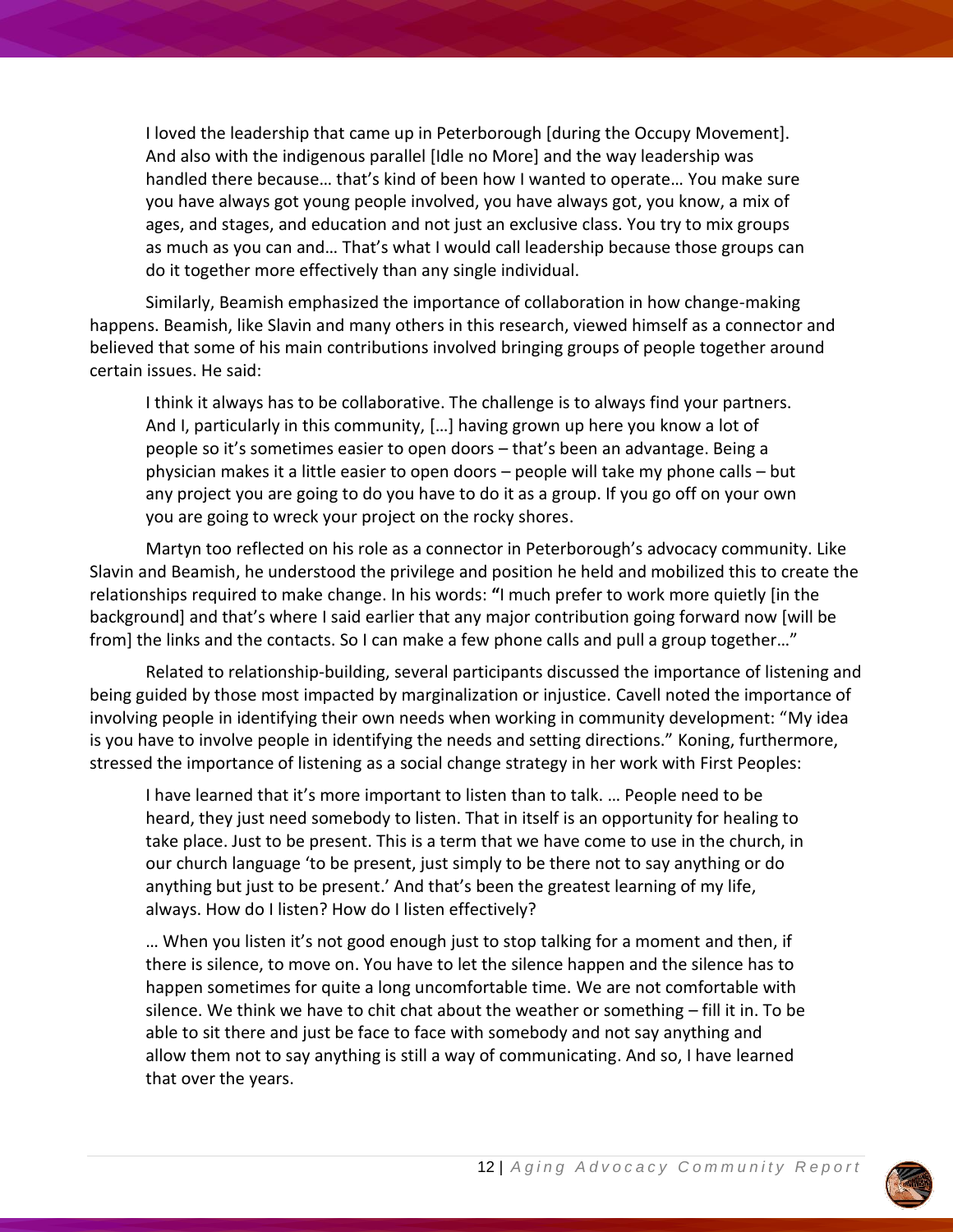Koning further discussed the radical act of listening in connection to her participation in the Kawartha Truth and Reconciliation Support Group (KTRSG):

That's the kind of learning that goes on within that group – native and non-native people together and creating a safe space where they feel they can tell us exactly what they think about us and we can hear that… – where I have been able to maintain my silence and listen and allow the First Peoples to take the lead in speaking. To allow them to say exactly what they feel they have to say and sometimes that can be very, very derogatory towards me as a white person. Sometimes it can be full of hate, anger, pain and I see that within groups where there are Aboriginal people present.

Thus, participants shared with us their diverse "on stage" and "off stage" change-making practices, with an emphasis on the centrality of relationships, accountability, and listening in all of this work. This next section explores participants' thoughts on this work in the broader historical, social, economic, and political context, and the ways in which social change movements and political shifts had influenced their advocacy over time.

# *Changing Context of Advocacy Work Over Time*

The change-makers interviewed as part of this research were all born during the late 1920s through to the late 1950s, as indicated in Table 1. In discussing the trajectories of their advocacy and activisms, most noted the social and political contexts in which they were working, including the socio-historical moments of the latter half of the twentieth century and the ebbs and flows of their access to funding for community initiatives over this time. While participants were asked to reflect on the ways in which their work has changed as they aged and over their lifetimes – the achievements, the setbacks, the learning, and the ongoing struggles – many placed more emphasis on the broader social-historical-economic-political context than on their own particular lifecourse or personal context.

Several participants discussed their work in the context of the struggles and victories of the feminism movement's "Second Wave," as it was gaining prominence in the 1960s and 1970s. For example, Sandeman reflected on changes for women over the past four decades. These changes alluded to victories that were hard won through feminist activism, as well as to ongoing struggles:

The role of women has changed quite dramatically. We… have had some victories in the way that women are viewed as a legitimate part of the workforce. Abortion … is now a legitimate medical procedure, [although] not accepted by everybody… And when we look at the role of women in politics things have been very slow to change. It was 41, nearly 42 years ago that… I was the first women candidate for federal office in Peterborough and it has taken 41 years to get our first women federal member of parliament. Hurray about time. But that is shameful.

Sandeman's comments acknowledge the importance of the feminist activism and advocacy over the past four decades in changing the possibilities for women's daily lives. Certainly, her major achievement in being elected as a member of provincial parliament opened new spheres of influence. Yet, her closing observation indicates work still left to be done.

As another key socio-historical marker, many participants noted the immense transformations to social, political, and economic life at all scales during the "neoliberal turn" of the late 1980s though 1990s, including the harsh impacts of funding cuts and ideological shifts on local social justice

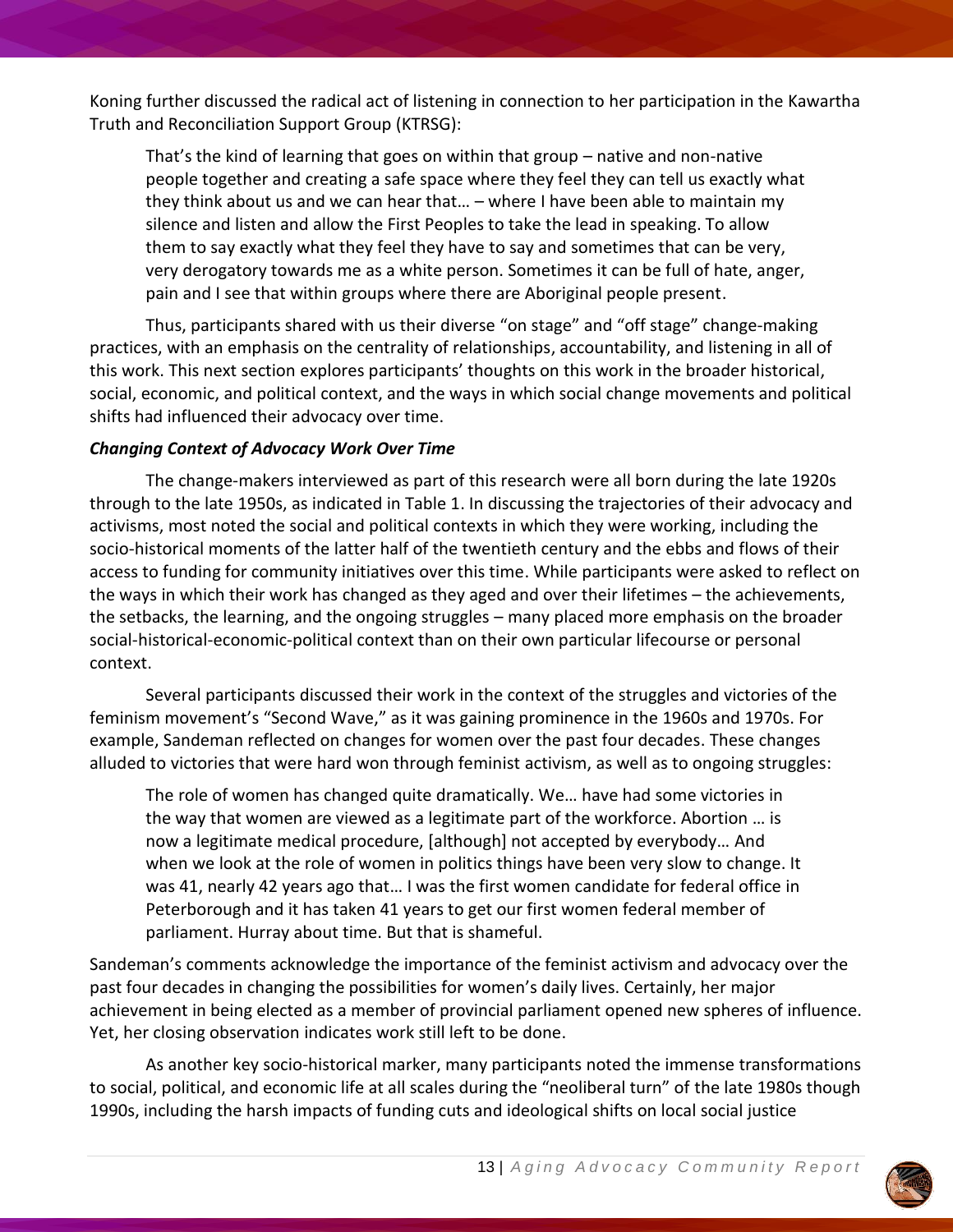oriented projects. Again, Sandeman's words reflects this finding. She continued on to reflect on her work to support Kairos' local housing initiative for women and the devastating impact of policy changes following the election of Mike Harris' Conservative government in Ontario in 1995:

[In 1994] when I came back to Peterborough after working for the Ontario Government for the Premier's office, … one of the first things I was invited to do was to be project manager for an attempt at expansion by Kairos' non-profit housing, which is housing for women fleeing abusive situations. The NDP government had funded across the province a lot of expansions. And then KAIROS, they had five houses with ten units, five duplexes… We had the funds to buy I think another six houses to extend to another twelve apartments and they hired me to be the project manager. That was so exciting to double the capacity at this small agency. And that was all going very well until the Mike Harris government was elected. And with the stroke of a pen the day after the election they cancelled all of that, all of that across the province. Just heart breaking and very bad business too.

Martyn, one of Kairos Non-Profit Housing of Peterborough's founders, likewise noted the impact of neoliberalism and the Harris government policies. With their projects abruptly cut off (and the recognition of such needs being downplayed and devalued) from government support in this period, he and his community partners had to find other ways to continue their work, drawing on their own personal resources to purchase and renovate homes and support women in the community who were in need. While recognizing and appreciating the incredible commitment and passion of such individuals, many participants echoed the devastating impacts of the sudden withdrawal of government support during that period. They also noted how the persistence of neoliberal policies continues to constrain local efforts toward equity and community well-being.

In discussing the changing context of advocacy work in Peterborough over time, participants did not only reveal the impacts of broader social movements, changing policies, and funding cutbacks. Some also discussed the ways in which changing attitudes and norms influenced their work. This was particularly evident in Harte-Maxwell's interview, in which she noted the shift that took place in understandings of and attitudes toward disability and accessibility from the 1980s onward. Harte-Maxwell spoke about her work to include the needs of persons with physical disabilities within the community, and both the resistance and support she felt from people in positions of power. For her, a major shift took place in 1981, the year the municipality approved an elevator in City Hall, and the International Year of Disabled Persons:

I was on both [organizations] at the same time, Trillium and Handicapped Groups of Ontario. I was on the move – and I don't move fast – but we were wanting the [Ontario] Human Rights Code as they say to include disability and that happened in '81. But we became concerned regarding the need to access to City Hall. After all, it was a facility for all citizens. One city councilor, Gord Holnbeck, took up the challenge to work with us on the issue.... Some other councilors were wondering why we needed an elevator – well why indeed – and one councilor thought we could watch city hall meetings on the TV in the lobby. I said to him: "What makes you think that we only want to *watch* you and the council?" And I also responded that people with disabilities have the same reason to go to city hall, as does any other person – you know, city clerk, or dog license, or whatever the heck it was. So, in 1981 – the International Year of Disabled Persons – the city approved the elevator.

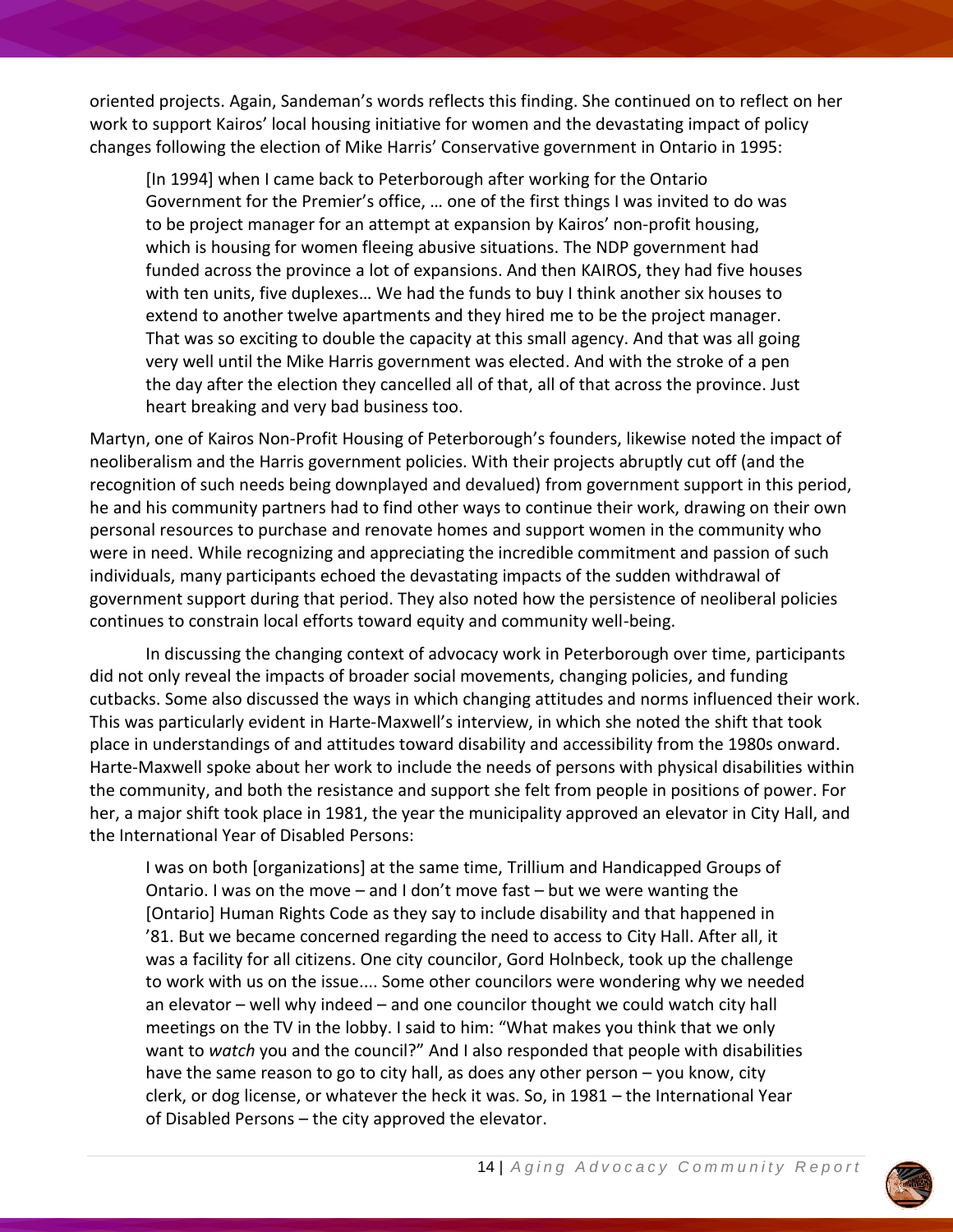Harte-Maxwell's persistent advocacy work, along with that of many others, resulted in tangible improvements to accessibility in her own community and to changes to the Human Rights Code at the provincial level. Perhaps most evidently, through her work a change in norms – in what is and is not acceptable – took place. Yet even while acknowledging and celebrating her achievements, Harte-Maxwell, like other interviewees, noted many areas where change is still needed to dismantle ableism or the discrimination that continues against people living with varied forms of physical, psychological, intellectual, neurological, and emotional disabilities.

Overall, participants shared stories of unexpected moments of challenge and opportunity, as well as of slower, quieter efforts toward incremental change. They spoke at length about changes and continuities in strategies and circumstances, resistances encountered and frustrations felt, victories won and achievements recognized. All of these stories carried a central thread: contexts inform and are transformed by change-makers and change-making practices.

#### **Preliminary Conclusions**

This report offers a preliminary analysis of research undertaken with eight older changemakers in Nogojiwanong/ Peterborough between 2015 and 2017. These eight people, who were in their 60s-80s at the time of the research, have worked for social and economic justice over multiple decades. In many different ways, they have proven themselves as exceptional leaders, activists, advocates, educators, organizers, and listeners. In the context of Peterborough, which is a mid-sized city just outside of the Greater Toronto Area, known in Ontario as an ideal retirement community, these change-makers are clearly contesting images of later-life as a time of either leisure or decline. Instead, they are continuing the work of creating a more just and sustainable community, drawing on their years of experience and institutional knowledge to do so. This report presents their perspectives on aging in this community, their motivations for getting involved in advocacy work, their diversity of social change practices, and some of the ways different contexts have informed their change-making. It reveals diverse understandings and experiences of living and working in this community over time, centring the importance of relationships in advocacy work – relationships across difference and across generations.

Perhaps most significant to the questions about aging and aging advocacy that initially guided this research, participants repeatedly emphasized that understanding aging in this community requires an understanding of wider community needs. They reminded us that there is no singular experience of aging. Participants instead alluded to the ways in which experiences of aging are tied to intersecting issues of poverty, sexism, colonialism, racism, ability, education, and health. In other words, Peterborough is a good place to grow old for some, but not for all: it is especially "agefriendly" for those who have enough money, education, skill, ability, and support to access services and meet their own needs. However, ongoing experiences of structural injustices – dealing with racism, ableism, homophobia, poverty, and so on – do not go away as people age; these often become more intensified. In reflecting on these issues, participants revealed thoughtful and critical awareness of their own societal privilege, class, whiteness, and level of support.

In addition, despite our initial focus on aging advocacy (advocacy work around aging), participants clearly did not frame aging (or age discrimination) as a primary focus of their social change work. Nor did they understand aging advocacy to be separate from their ongoing work around poverty, disability, decolonization, housing, the environment, etc. Instead, they all discussed their advocacy work in much more complex and multifaceted ways, at the intersection of many social and economic issues, with emphasis on why and how they sustained this work over decades.

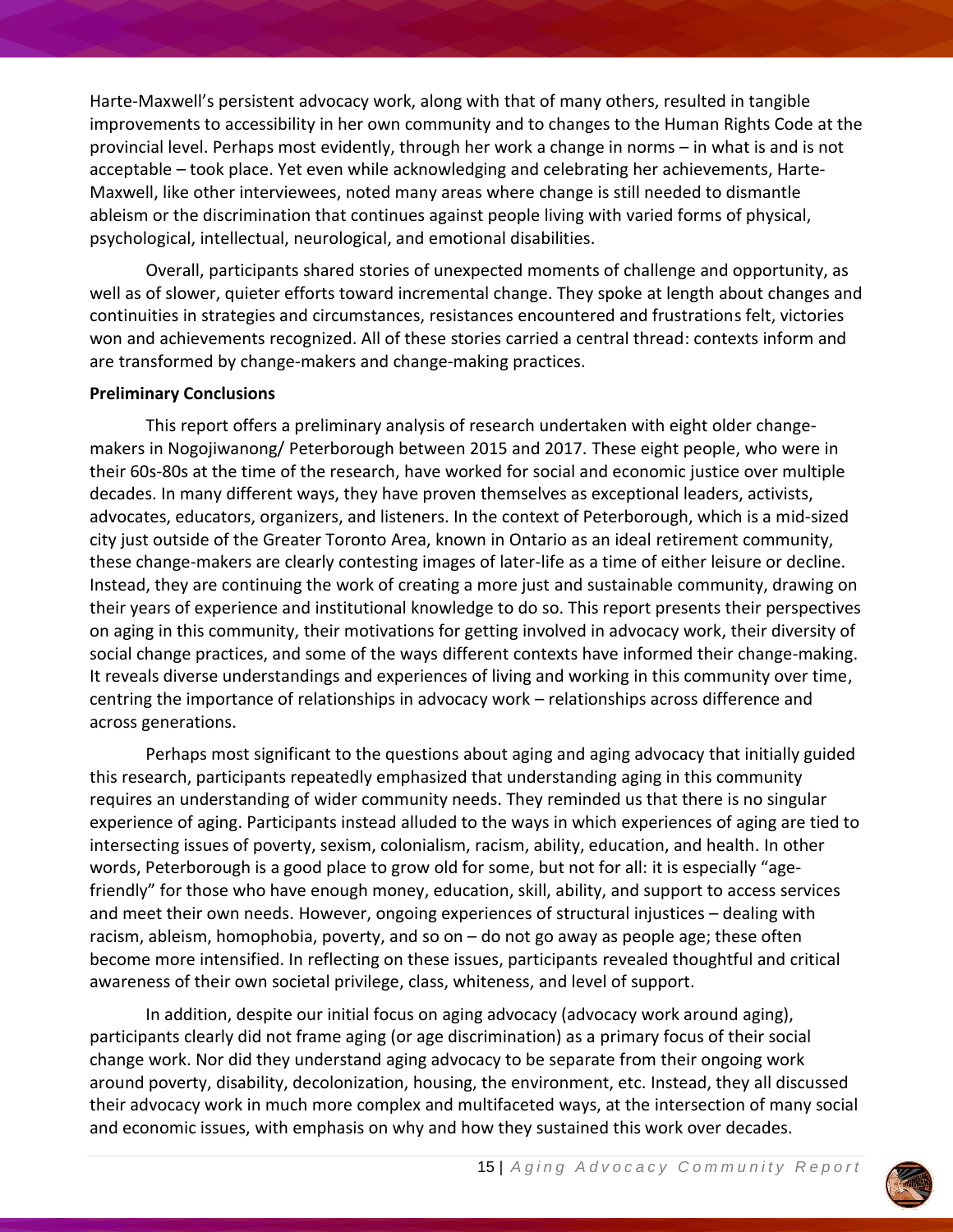In recounting how they became involved in social change work, many participants described their political involvement as catalysed by a personal awareness of injustice (often grounded in early family or community experiences) and strengthened with academic and/ or experiential education and on-the-ground work. Their social locations (as white, educated, middle class people) often facilitated access to policy spaces and other decision-making sites, where they tirelessly worked to advance understanding of diverse forms of marginalization and advocate for policy changes to improve equity. At the same time, they engaged in community education, care work, volunteering, writing, and so on. Many faced adversities in this work, as a result of their ideas, funding constraints, or their social locations (as women, people with disabilities, etc).

All participants expressed their sense that the greatest potential for making change begins on smaller scales where relationships are more established and where there may be support from those in positions of relative power. Many also noted a lack of alignment between community-based approaches to social change work and national and provincial policy directives, emphasising that, to be effective, such work has to take place at multiple scales simultaneously. Most participants explicitly emphasized the importance of slowing down, listening, and being guided by the expressed needs of community members in a collaborative approach to enacting change. Some also spoke about their efforts to disrupt charity-based models in favour of building solidarities.

The insights offered through these conversations were clearly profound, both in what participants voices and in their silences. Going forward, there is a need to consider, in meaningful and accountable ways, the experiences and knowledges of those who were not part of this research, but who hold key insights into how both aging and advocacy might be understood and experienced differently and unevenly by groups located differently within different systems of power and discrimination. We are especially aware of the need to better consider the experiences and knowledges of Indigenous peoples, people of colour, newcomers, and LGBTQIA2+ people – of all ages. It is imperative that the learnings, experiences and knowledges of change-makers of diverse ages and backgrounds be part of current and ongoing conversations about aging in Peterborough.

Finally, this preliminary work revealed deeply-held desire for connection across generations, particularly outside of family settings and across generations of change-makers in this community. Many participants expressed the hope that they feel when they witness younger activists at work, and the feeling that they have much to learn from those coming up after them. They yearned for a sharing of experiences and knowledges among many ages. Many also hoped to be able to meaningfully offer the stories of their struggles and victories for generations yet to come, so that they might inspire continued work toward a better, fairer, more sustainable community.

#### **Appendix A: Biographical Sketches of Participants**<sup>3</sup>

#### *John Beamish*

John was born in Toronto in 1955 but he was raised for most of his life in Peterborough. After moving away to attend McMaster University, he returned in 1982 to begin practicing family medicine.



<sup>&</sup>lt;sup>3</sup> These biographical sketches offer very brief summaries of participants' backgrounds and advocacy work. These were compiled by Berry Merriam in 2017, in many cases through further consultation with participants.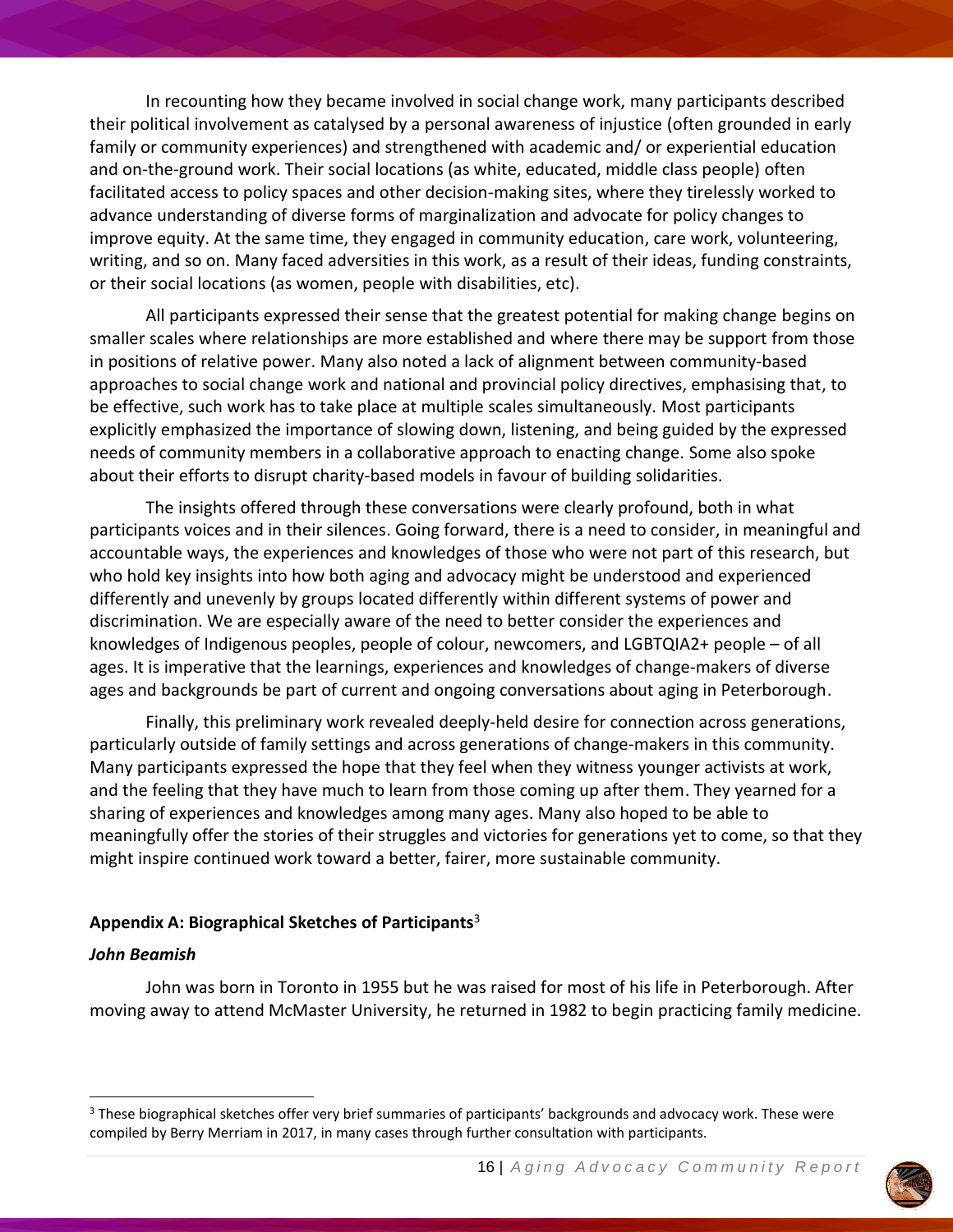John has dedicated his life to supporting the health care system of Peterborough. A strong proponent of the palliative care movement, he is a founding member of Hospice Peterborough, and has continued supporting this initiative since its early beginnings when it was 'simply an idea'.

Even with a busy family practice, John found time to participate in community planning activities through the local district health council. His role in research and community development has been instrumental in supporting local health and social services. More recently, he has been involved with the "360 Nurse Practitioner Clinic" supporting some of the most vulnerable members of our community.

John is a member of a community family health team. He cites the following as issues about which he is most passionate:

- Access to health care for all, regardless of socio-economic status,
- Comprehensive palliative care throughout the community which is open to all regardless of socio-economic status, and
- Developing comprehensive primary care for all in the community, recognizing that diversity demands many models of care delivery.

# *Alan Cavell*

Alan was born in 1958 in Owen Sound and spent his early life on his family's farm. He obtained his education through the University of Guelph where he received Master of Science in Extension Education. Alan came to Peterborough in 1976 where he was a Senior Citizens' Consultant with the Ministry of Community and Social Services.

While Alan spent seventeen years working with the provincial government, he has also worked extensively in the non-profit sector in a variety of capacities, such as with a family service agency, a volunteer bureau, a municipally operated long-term care home and most recently a number of branches of the Victorian Order of Nurses. Alan has also been extensively involved in the community as a volunteer, with organizations such as Community Care Peterborough, Ontario Healthy Communities Coalition, Ontario March of Dimes, and numerous United Way initiatives.

When asked to identify issues key to his advocacy, he offered the following:

- Community volunteer involvement, including being part of establishing a National Association of Volunteer Bureaux and establishing a Senior Volunteer in Service (SVIS) program in the Ontario Ministry of Community and Social Services. He also developed and promoted multi-agency volunteer-based services, such as Community Care Peterborough, to provide one-stop access to assist seniors to access a range of services and remain as independent as possible.
- Client-centered resource and care coordination, including co-leading a process to develop a seniors' continuing care coordination service, which provided care coordination to those with a wide range of care and support needs.
- Client choice and supportive housing programmes, such as the local St. John's Centre.
- Consumer choice and direct funding to seniors, including supporting his VON team to develop the SMILE program which provides set annual funding directly to individuals based on their needs and abilities.



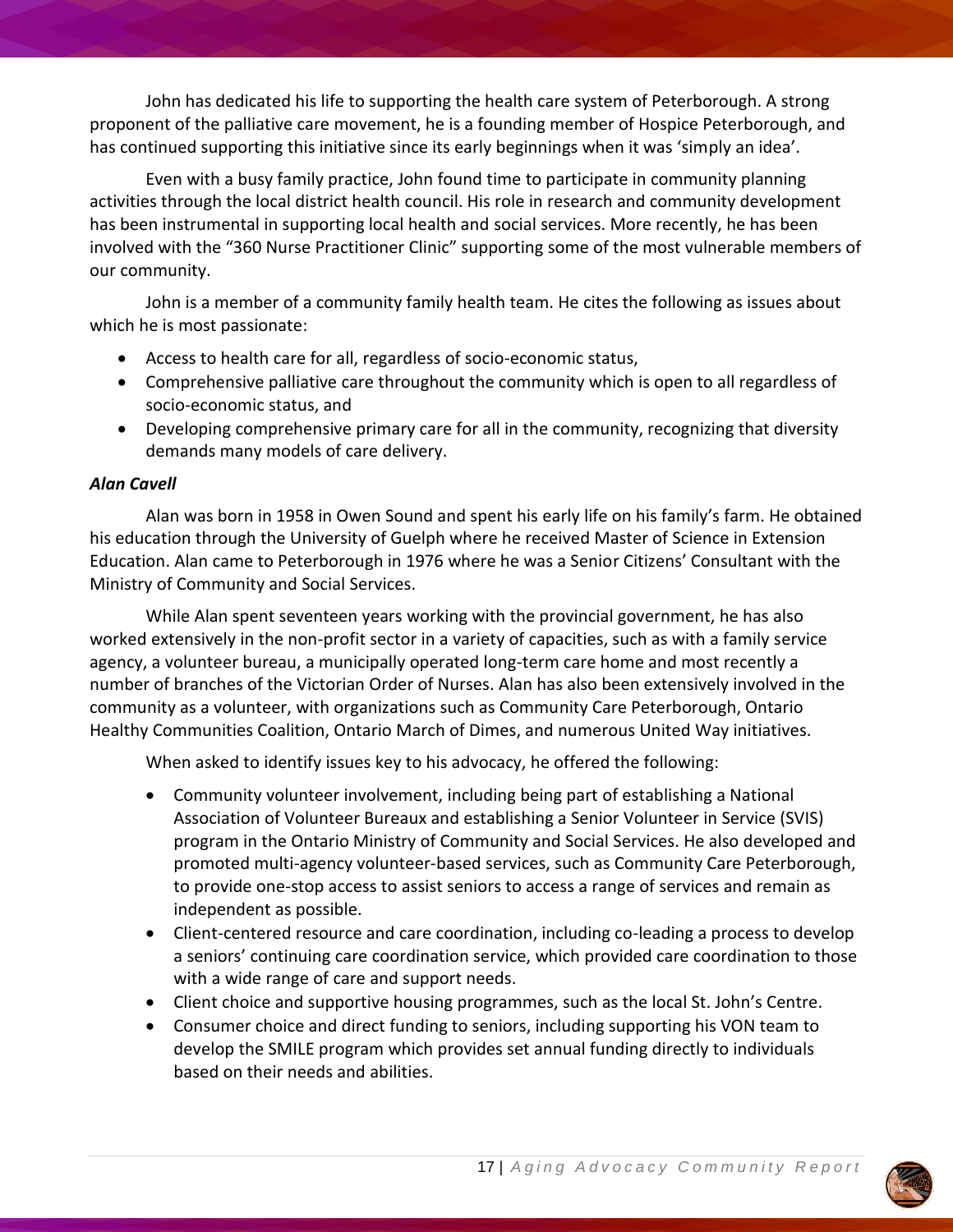Community animation, including supporting his VON team to develop and enhance Neighbours Helping Neighbours – a training program which trains community members to help their neighbour in need.

### *Rosemary Ganley*

Rosemary Ganley was born in Kirkland Lake, Ontario in 1937. Her education indicates her ongoing love of learning. Starting with a BA and then an MEd from the University of Toronto, she continued to expand her education with a certificate in theology from Boston College and courses obtained through the University of the West Indies and the University of Dar es Salaam.

She moved to Peterborough in 1968 after living in Montreal. Rosemary's love for education nourished her work as a teacher for the public and Catholic school boards, Lakefield College School, and Fleming College. She has also used her voice in the media as a columnist for newspapers such as the New Catholic Times and most recently the Peterborough Examiner.

Rosemary has served the Peterborough community through her involvement on the boards of United Way of Peterborough and Amnesty International Canada. Her commitment to social issues, both locally and internationally, has been ambitious. She was the co-founder of Jamaican Self-Help and continues to champion social justice issues. Her passion lies in feminist issues broadly, in community development, and in gender equity.

Rosemary listed the following as the advocacy issues she is most concerned about today:

- The status of women,
- Local and global poverty,
- Gender equality and the status of women in different religions,
- Sexual and reproductive rights, and
- Anti-racism education

# *Lois Harte-Maxwell (1937-2016)*

Lois was born in Peterborough in 1937 and spent her life changing and improving this community, and indeed this province, through her advocacy for people living with physical disabilities.

Lois had polio early in her childhood. Lois never considered herself to be disabled, merely inconvenienced by the physical effects of the disease. She was homeschooled and went on to complete courses at the local school of business. Her education also came through learning from others, especially through her advocacy relationships and work. Never willing to say that 'it can't be done,' Lois instead took the approach of 'why can't it be done?'

She advocated to make Peterborough and Ontario accessible to anyone with physical limitations, long before there were accessibility guidelines in these governments. As part of this work, Lois advocated for accessible transportation which resulted in the city of Peterborough purchasing and developing a van for the disabled in the mid-1970's. She also developed the City of Peterborough's first Access Guide in 1976.

Lois went on to be the Executive Director of the United Handicapped Groups of Ontario in 1979, where she worked with many provincial organizations to have the Ontario Human Rights Code amended to protect the rights of people with disabilities; in 1981, the Code was amended to include disability rights. She also served on City Council as a councillor for her ward from 1985 to 1994.

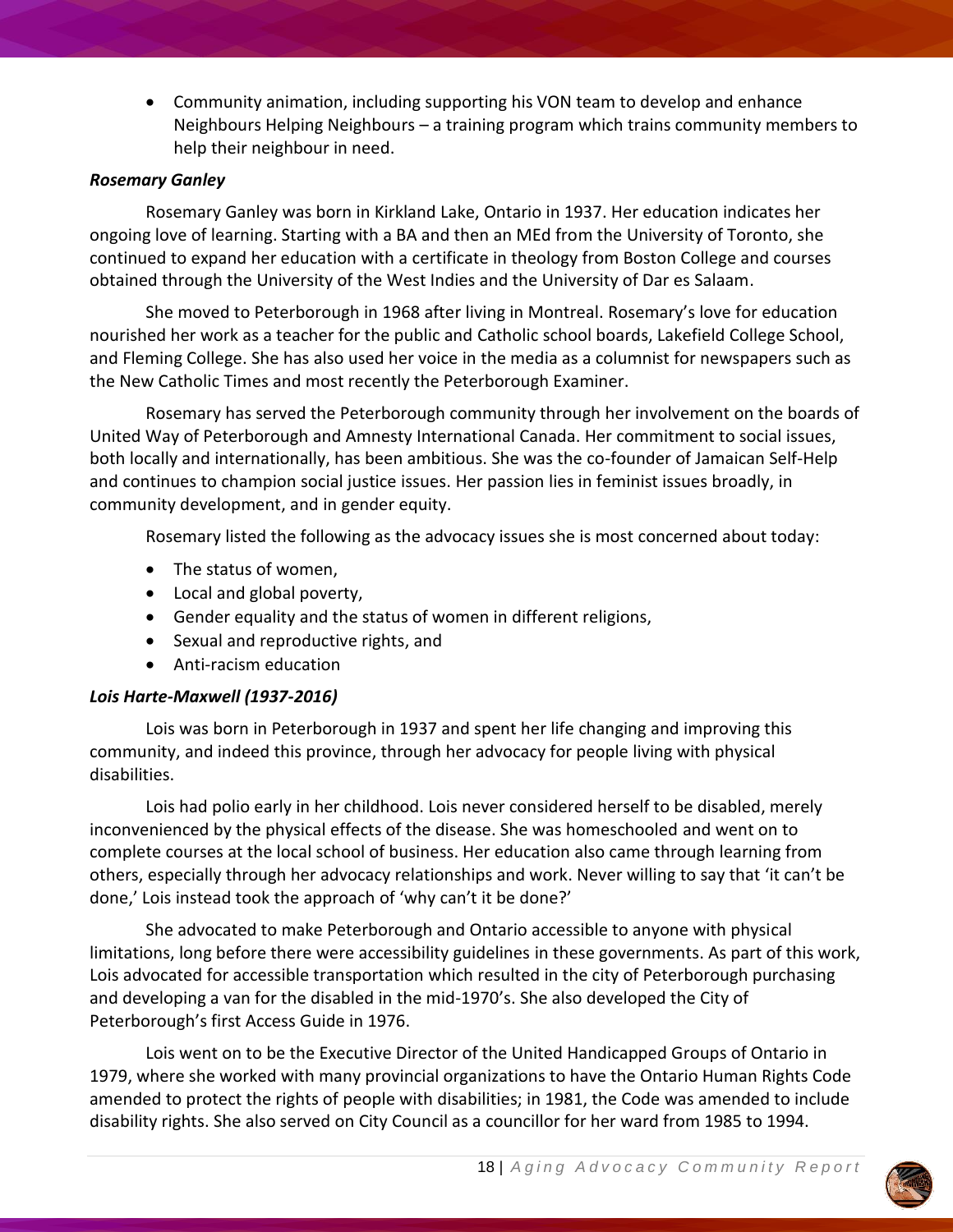Lois' passion to improve the lives of the disabled also included her work as founding member and Chair of Kawartha Participation Projects (KPP), an organization providing accommodation and support service for people with physical disabilities. She was the founding and past chair of the Council for Persons with Disabilities, a patron of the Peterborough Community Housing Development Corporation (now known as Homegrown Homes) and past patron of the Fairhaven Foundation.

Her awards included:

- 1976: Peterborough Civic Award of Merit, for successfully advocating that the City of Peterborough provide a municipally operated, accessible transportation system for physically disabled persons,
- 1980: Pilot International Handicapped Professional Woman of the Year. Received Certificate from the U.S. President's Committee on Employment of the Handicapped,
- 1991: Gord and Arby Holnbeck Award,
- 1997: Government of Ontario Community Action Award,
- 1997: Peterborough Civic Award, as Honourary Chair of Ontario Games for Disabled
- 1998: Inducted into the Peterborough Pathway of Fame.
- 2003: Queen's Golden Jubilee Medal,
- 2005: Peterborough Civic Award in Community Betterment Category for volunteer activities as member of the Council for Persons with Disabilities, and
- 2005: Peter Robinson Award (considered the "Order of Peterborough")

## *Jean Koning*

Jean was born on December 6, 1922 in Walkerville, ON (now a part of Windsor, ON). After many years residing in other parts of southern Ontario she came to Peterborough in August 2004.

Jean completed her Senior Matriculation (High School), and then went on to enhance her learning by taking seminars in Media Writing (University of Windsor), as well as numerous workshops and in-house training in working with children, homelessness, poverty, and allied social activist issues. She continues to learn and describes her greatest education as her 50 years of walking in solidarity with the First Peoples of the country we call Canada.

Jean was employed with the Muskoka Children's Aid Society and with the Manitoulin CAS, and she also worked and volunteered with the Addiction Research Foundation. She used the written word as a way of communicating community issues and used her journalism skills to educate the public about social change. She has worked persistently to communicate to settlers about the ongoing and devastating impacts of colonialism in this country. She has been integrally involved in a number of related initiatives, organizations, and efforts, alongside and often under the leadership of First Peoples.

Jean listed the following as key organizations she has been involved with:

- Huntsville and District Retarded Children's Association,
- Project North (later known as the Aboriginal Rights Coalition and now under the KAIROS organization),
- Lenni Lenape, Algonkian & Iroquoian Council of the Anglican Church Diocese of Huron, London, Ontario,
- Ad Hawk Committee of Huron Diocese,
- Kawartha Truth & Reconciliation Support Group

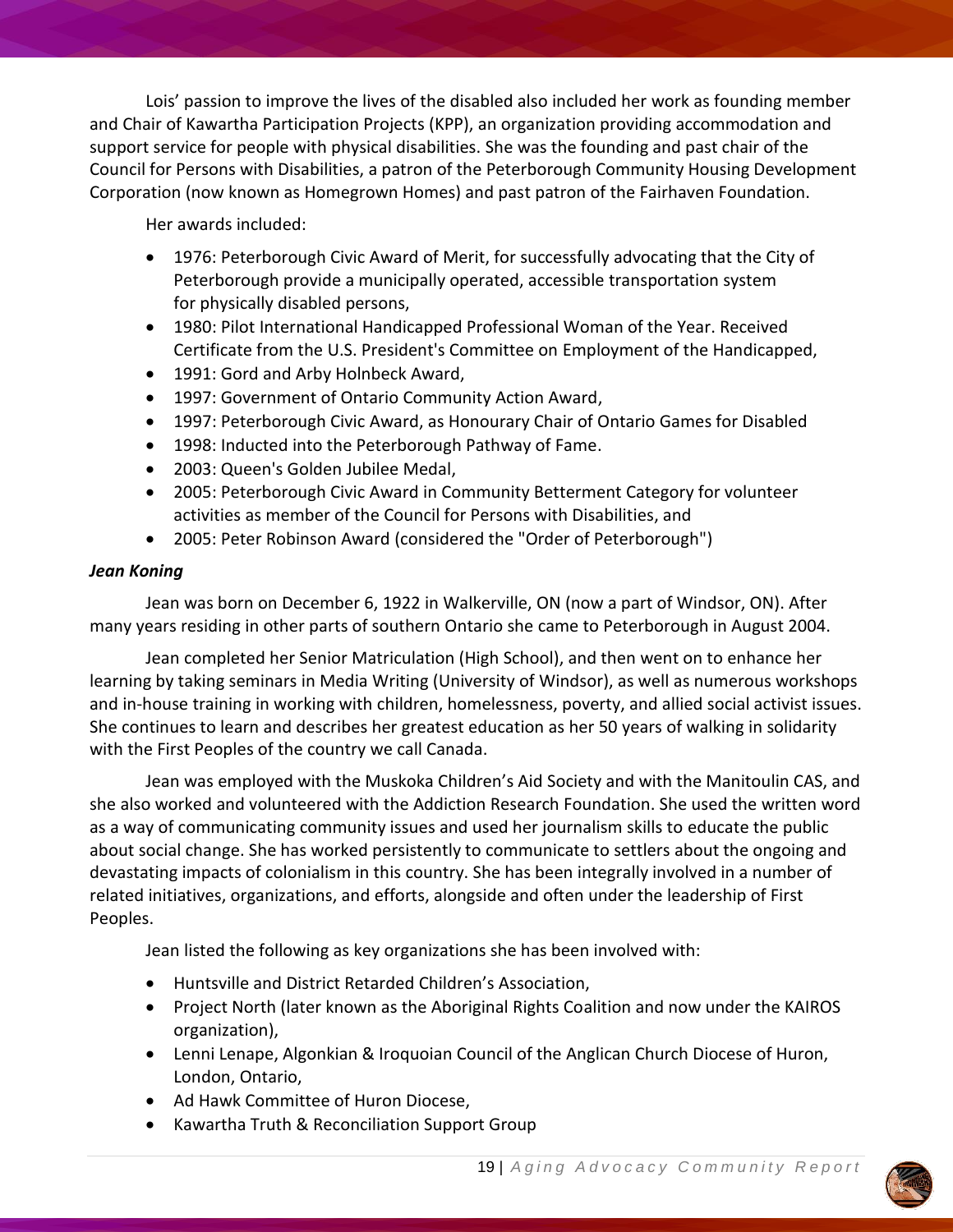Jean's role as an advocate has a long and varied history. She listed the following as key issues about which she has been most passionate:

- Justice for the First Peoples,
- The needs of marginalized people locally and around the world,
- Women's issues of powerlessness, and
- Struggles against multi-national corporate power(s)

### *John Paul Martyn*

John was born on May 25, 1937 in Peterborough. After he left the community for a few years, he returned in 1963 and has continued to work for the betterment of the community in a variety of different projects.

After he graduated from the University of Toronto in 1959, John commenced his teaching career with the Algoma school board where he served for four years. He then joined the Peterborough, Victoria, Northumberland and Clarington Catholic School Board, where he served for 36 years with great dedication to education and community work.

Since 1985 John has also worked as a volunteer in developing affordable housing. John helped to establish two non-profit housing initiatives: Kairos Peterborough Non-Profit Housing, a twelve unit project for survivors of domestic violence, and Homegrown Homes, an unsubsidized housing organization developing low rent housing in the central area of Peterborough.

John has supported the work of many local organizations, including:

- The Community and Race Relations Committee of Peterborough,
- Kairos Peterborough Non Profit Housing,
- Home Grown Homes.
- The Community Foundation of Greater Peterborough,
- The Peterborough Poverty Reduction Network,
- The Affordable Housing Action Committee,
- The Mount Community Centre, and
- The Peterborough Theatre Guild

John listed the following as the social-change issues about which he is most passionate:

- Affordable housing supply,
- Living wage,
- Land trusts,
- Government policies, and
- Community engagement & public education in several areas related to poverty reduction

A recipient of numerous community awards, John and his wife Nora were inducted into the Peterborough Pathway of Fame for their work in community theatre.

# *Gillian Sandeman*

Gillian was born in 1936 in Isleworth, England. She attained B.A., M.A., and Ph.D. – all in English literature. After immigrating to Canada she was employed at Memorial University of Newfoundland. In 1965 Gillian and her husband Sandy came to Peterborough with their children.

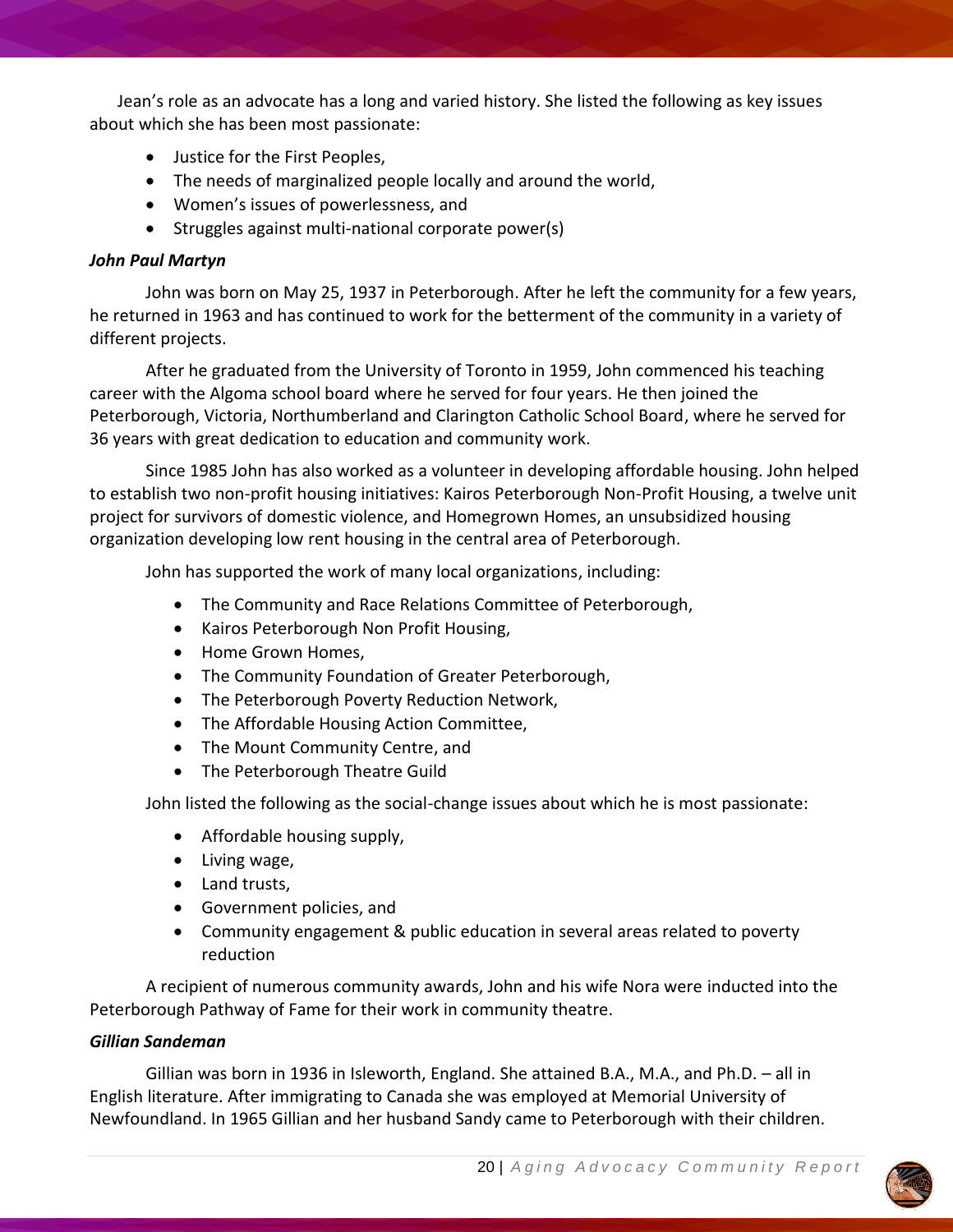Her work experience has since included an extensive array of positions, each serving the public in different capacities. These include: serving as M.P.P. of Peterborough; positions at Trent University, Lakefield College School, the Ministry of Correctional Services (Probation and Parole) Ontario, CHEX News, the Elizabeth Fry Society, Peterborough Youth Services, the Premier's Office, and the Ontario Parole Board; and being a very successful self-employed consultant.

Alongside her paid work, Gillian has gifted many organizations with her notable skills in community change and advocacy, including: the Ontario and National New Democratic Party, the National and Local United Way, the Canadian Criminal Justice Association, Jamaican Self-Help, the Grandmothers Advocacy Network, the Peterborough Social Planning Council, and Community Care Peterborough.

Through these contributions, Gillian has been passionate about many advocacy issues, especially the following:

- Social justice as a key determinant of all decision making,
- Replacement of the Prison for Women with better options for women offenders (still a work in progress),
- Coalition against the return of the death penalty in Canada,
- Instituting CAMR legislation (the Canadian Access to Medicines Regime enables drugs still under patent to be produced in generic versions where a public health emergency exists, for example making HIV drugs available in southern Africa. The World Trade Organization allows this, but enabling legislation must be passed by countries wishing to participate, and Canada has yet to do so).

Gillian continues to work for social change in our community and globally.

# *Linda Slavin*

Linda was born in 1944 in Vancouver, BC. Linda's education includes a BA in English and political science, as well as several teaching certificates. As a child, she moved to Peterborough briefly before moving to Havelock. She, her husband Alan, and their children moved back in 1972.

Linda's professional work life was varied and crossed many community sectors. She taught English, theatre arts, and elementary school French. She was also a co-owner of a catering company: Les Hors d'Oeuvres. Linda's love of the arts included her passion as a potter.

Among many other things, Linda's commitment to social justice led her to become: Programme Coordinator with the Kawartha World Issues Centre and later Manager of INSTRUCT, an initiative based at Trent University with CIDA funds (this was a six year multi-partner research and development of ecosystem management in Ecuador), and General Manager of the Community Opportunity and Innovation Network.

Linda named the following as key organizations with which she has been involved:

- The Ontario Council for International Cooperation,
- The Peterborough Social Planning Council,
- The Elizabeth Fry Society,
- Sustainable Peterborough,
- Peterborough Green-Up,
- By the Bushel Food Co-op,